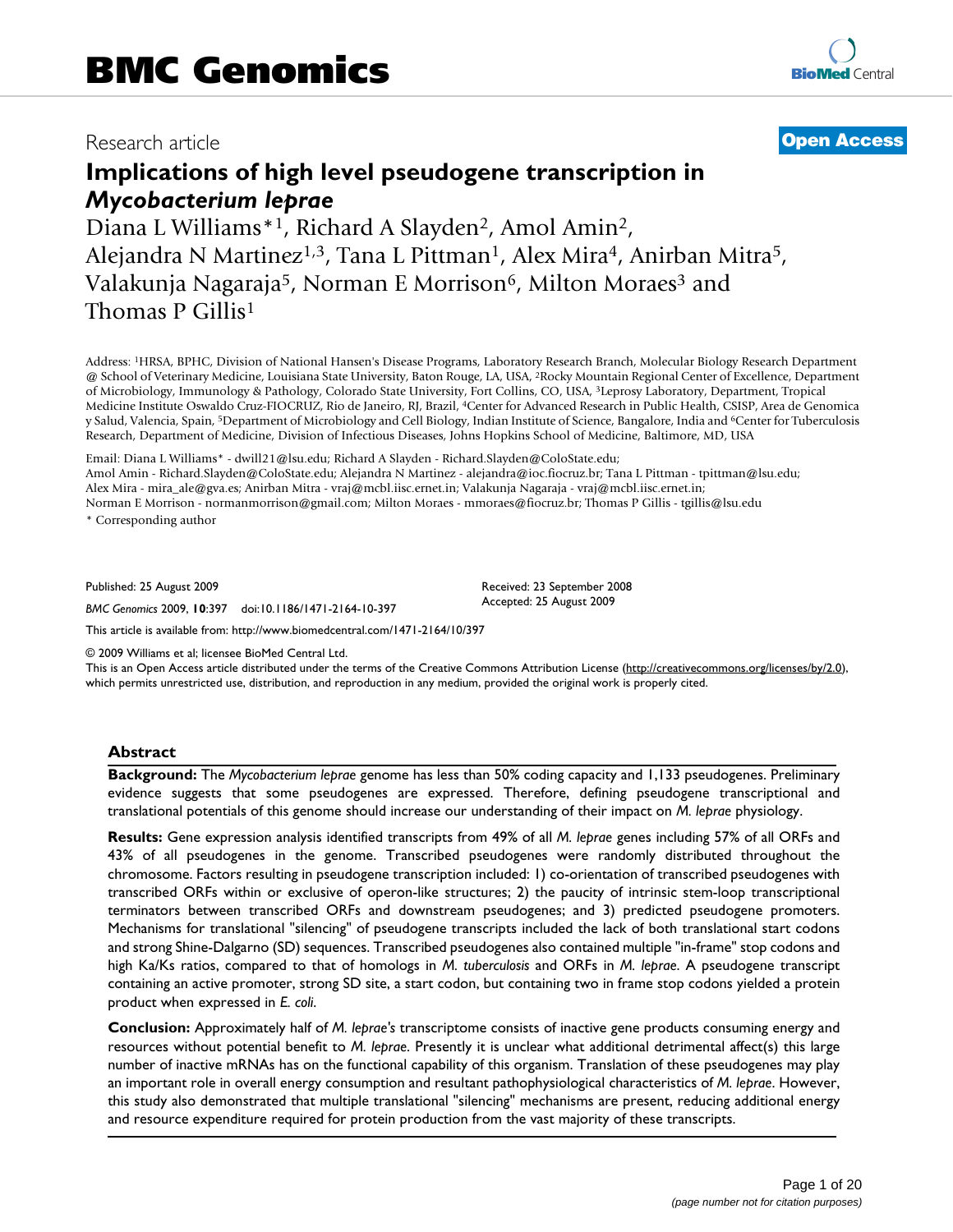# **Background**

Bacterial pseudogenes are inactivated, presumably nonfunctional genes that can accumulate in the genomes of bacterial species, especially those undergoing processes such as niche selection or host specialization [1,2]. When a bacterial gene is under low selection pressure, it undergoes a period of frequent nucleotide substitutions because deleterious mutations are not efficiently purged. These mutations can cause the accumulation of in-frame stop codons, reading frame-shifts, or removal of traditional translational start codons or vital sections of the gene, giving rise to a pseudogene [3]. Mutations that destroy promoter or regulatory sequences can result in the "silencing" of transcription or translation or premature termination of protein synthesis [4].

The case of pseudogenes in *Mycobacterium leprae*, an obligate intracellular bacterium and etiologic agent of leprosy, is very dramatic. Its ~3.3 Mb genome consists of 1,614 open reading frames (ORFs) and 1,133 pseudogenes [5]. The pseudogenes represent 41% of the total genes [http://](http://genolist.pasteur.fr/Leproma/help/current.html) [genolist.pasteur.fr/Leproma/help/current.html;](http://genolist.pasteur.fr/Leproma/help/current.html) the largest percentage found in any bacterial genome sequenced to date [http://www.pseudogene.org/cgi-bin/db](http://www.pseudogene.org/cgi-bin/db-gen.cgi?type=Prokaryote)[gen.cgi?type=Prokaryote.](http://www.pseudogene.org/cgi-bin/db-gen.cgi?type=Prokaryote)

The overall G+C content of *M. leprae*'s genome is 57.8% [5]. This is 8% lower than that of its close relative *M. tuberculosis* [6], a feature usually described in species undergoing low selection pressure [7,8]. Interestingly, the G+C content of pseudogenes (56.5%) is lower than that of its ORFs (60.1%).

Pseudogenes are distributed throughout the *M. leprae* chromosome and are assigned to the majority of functional groups [5,9,10]. If these genes are indeed nonfunctional in *M. leprae*, they should no longer be required for survival in the specialized intracellular niche in which *M. leprae* resides. Therefore, the study of *M. leprae* pseudogenes is important to expand our understanding of the evolution of this obligate intracellular parasite and to establish the role that pseudogenes play in *M. leprae*'s unique metabolism and parasitism.

Recently, pseudogene transcripts in *M. leprae* have been identified [11,12]. However, the extent of pseudogene transcription and the potential impact that these transcribed genes have on *M. leprae* have not been analyzed critically. The cost of expressing non-functional ORFs could be especially dramatic for *M. leprae* because the speed of pseudogene deletion appears to be slower than in other bacteria [13].

To address this, a study of the overall pseudogene transcriptional profile of *M. leprae* using a global *M. leprae* DNA microarray and reverse transcriptase-PCR analyses

was conducted. The results demonstrated that a large number of *M. leprae* pseudogenes were transcribed during growth in the nude mouse foot pad, a model for lepromatous leprosy in man. Analyses of these transcribed pseudogenes using bioinformatics tools and *in vitro* methods demonstrated that potential mechanisms for transcription of these pseudogenes were associated with their residing within gene clusters or downstream of functional ORFs. In addition some of these genes contained functional promoters within their 5' upstream sequence. Since translation of this large number of pseudogenes could have a major impact on *M. leprae's* resources and energy consumption without apparent benefit to its survival and growth, mechanisms for translational "silencing" of these transcripts were also investigated using bioinformatics tools. Results demonstrated that the vast majority of these pseudogenes are "silenced". The "silencing" of these transcripts was found to be associated with: 1) the lack of a strong Shine-Dalgarno (SD), ribosomal binding site, in the 5'-UTR of the majority of these genes; 2) the lack of traditional translational start codons; 3) the presence of multiple in-frame stop codons; and 4) high Ka/Ks ratios indicating low functionality of putative protein products. These data indicated that the majority of pseudogenes were nonfunctional, inactivated genes. However, when one pseudogene containing a functional promoter, SD site, a traditional start codon, a very low Ka/Ks ratio, and encoding 3/4 of its *M. tuberculosis* ortholog was tested for protein production in *E. coli*, the predicted product was observed.

# **Results**

# *Transcriptome of M. leprae*

Transcriptional analysis of *M. leprae* ORFs and pseudogenes using the *M. leprae* DNA microarray demonstrated that that 1,353 transcripts had a mean signal to noise ratio (SNR) cutoff value  $\geq 2$  (raw data are accessible through GEO Series accession # GSE17191 study at: [http://](http://www.ncbi.nlm.nih.gov/geo/query/acc.cgi?acc=GSE17191) [www.ncbi.nlm.nih.gov/geo/query/](http://www.ncbi.nlm.nih.gov/geo/query/acc.cgi?acc=GSE17191)

[acc.cgi?acc=GSE17191](http://www.ncbi.nlm.nih.gov/geo/query/acc.cgi?acc=GSE17191)). Several genes, positive on only 1 of 4 arrays were further analyzed and found positive using RT-PCR analysis (Additional File 1). Therefore the current transcriptome of nude mouse footpad-derived *M. leprae* consists of a total of 1,353 transcripts (Additional File 1). RT-PCR analysis was also used to validate the transcription of 20.5% of gene transcripts positive on the array. The transcriptome represents 49% of the total 2,747 genes surveyed and 867/1,353 (64%) transcripts were from ORFs or protein coding genes from a variety of functional gene categories (Additional File 1). Approximately 11% of these ORFs have previously been shown to produce proteins in armadillo-derived *M. leprae*, however no protein product was observed for any pseudogene in these studies (Additional File 1) [14,15]. The present study demonstrated that 486/1,353 (36%) of the gene transcripts detected were from pseudogenes, demonstrating that 43%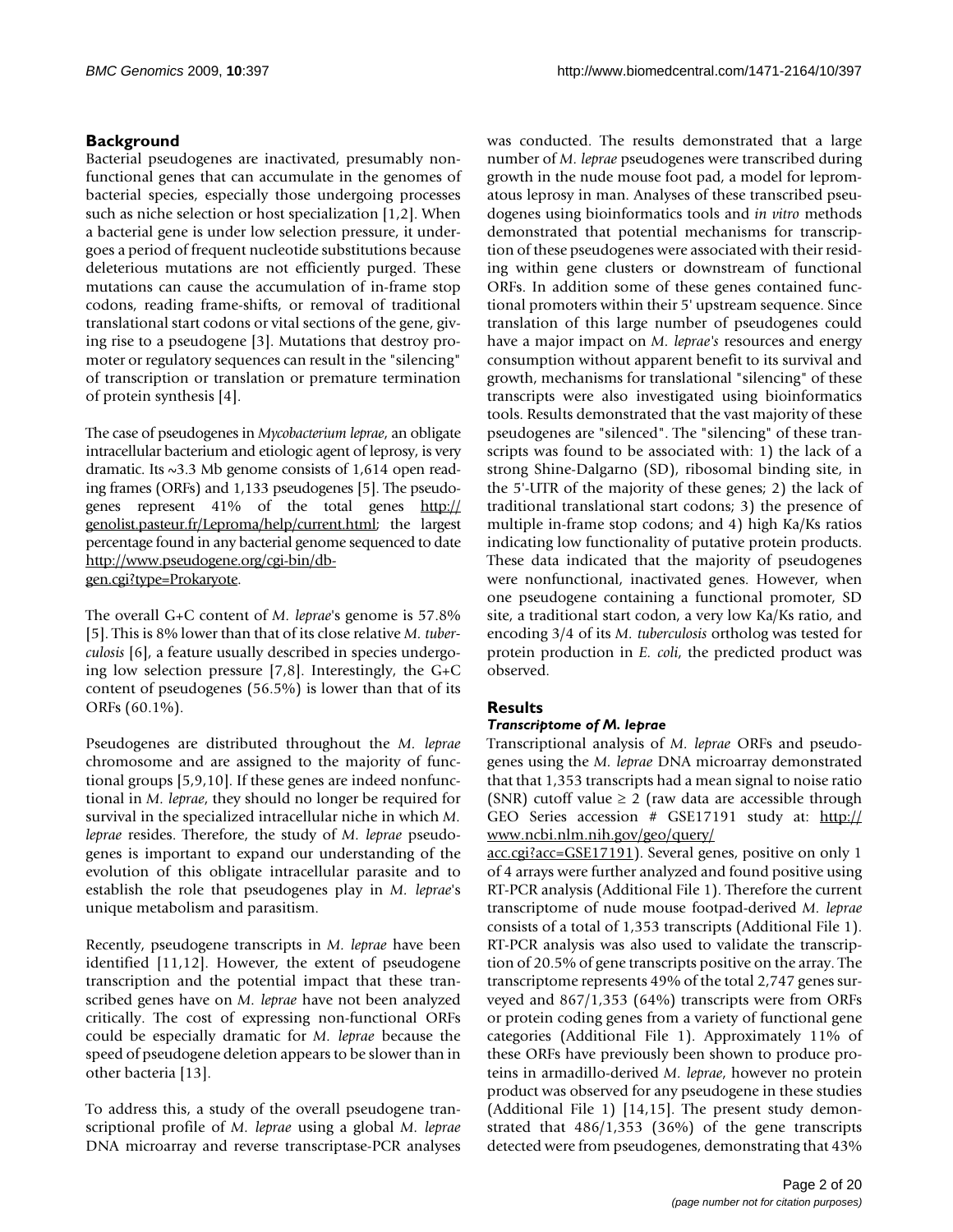of all pseudogenes found in the *M. leprae* genome were transcriptionally active (Additional file 1). This represents the largest number of transcriptionally-active pseudogenes reported to date.

These transcribed pseudogenes were randomly distributed throughout the chromosome (Fig. 1; Additional File 1) and found in 26 of the 29 functional gene categories containing pseudogenes (Fig. 2). The largest number of transcribed pseudogenes 184/486 (38%) was found in the Functional Category V (Conserved Hypotheticals), which contains 776 genes and includes the largest number of pseudogenes in the *M. leprae* genome.

#### *Read-though transcription of pseudogenes*

A plausible explanation for pseudogene transcription in *M. leprae* is read-through transcription as a result of their location within operons or downstream of transcribed ORFs. A total of 112 operons have been identified in the *M. leprae* TN strain (GeneChords[-http:genomics10.bu.edu/cgi-bin/Gene](http://genomics10.bu.edu/cgi-bin/GeneChords/GeneChords.cgi) [Chords/GeneChords.cgi\)](http://genomics10.bu.edu/cgi-bin/GeneChords/GeneChords.cgi). However, their location within gene clusters has not been fully mapped. Results showed that 10% of transcribed pseudogenes were found within 20 gene clusters (Table 1) and an additional 10% were located downstream of transcribed ORFs (data not shown). These data suggested that 20% of all the pseudogenes could be potentially transcribed by read-through transcription.

When *M. leprae* pseudogenes were experimentally analyzed for their presence within a polycistronic mRNA containing an upstream transcribed ORF, three of four gave the predicted RT-PCR fragment (Fig. 3) and sequencing of the PCR amplicons confirmed their predicted mRNA sequence (data not shown). Fig 3, Panel A depicts the chromosomal location of these pseudogenes, ORFs and primers used for PCR amplification; Panel B depicts results of agarose gel analysis of PCR products generated from *M. leprae* cDNA of these pseudogenes and their respective ORF cDNA. These data demonstrated the presence of a single mRNA transcript containing the predicted RT-PCR products from ML0831–ML0832-(pseudogene)- ML0833, ML1484c-ML1483c (pseudogene) and ML0180c-ML0179c (pseudogene). However, positioning of a pseudogene directly downstream from a transcribed ORF did not guarantee its transcription via a read-through mechanism since no read-through transcript of the predicted length was detected in the cDNA of ML0091c-ML0090c (Fig. 3B) even though individual gene transcripts were detected using microarray analysis (Additional File 1), indicating these genes were transcribed as independent genes.

# *Identification of intrinsic stem loop structures*

Intrinsic terminators between genes can stop transcript elongation and thus prevent read-through transcription. Hence the 3'UTR and coding regions of upstream tran-



# Distribution of transcribed pseudogene **Figure 1** s within specific regions of the *M. leprae* chromosome

**Distribution of transcribed pseudogenes within specific regions of the** *M. leprae* **chromosome**. This graph represents the distribution of transcribed pseudogenes as a percent of the total number of pseudogenes within each specific region of the *M. leprae* chromosome (red) and the distribution of pseudogenes within each specific region of the *M. leprae* chromosome as a percent of the total number of pseudogenes within the genome (gray). [http://www.sanger.ac.uk/Projects/M\\_leprae/.](http://www.sanger.ac.uk/Projects/M_leprae/)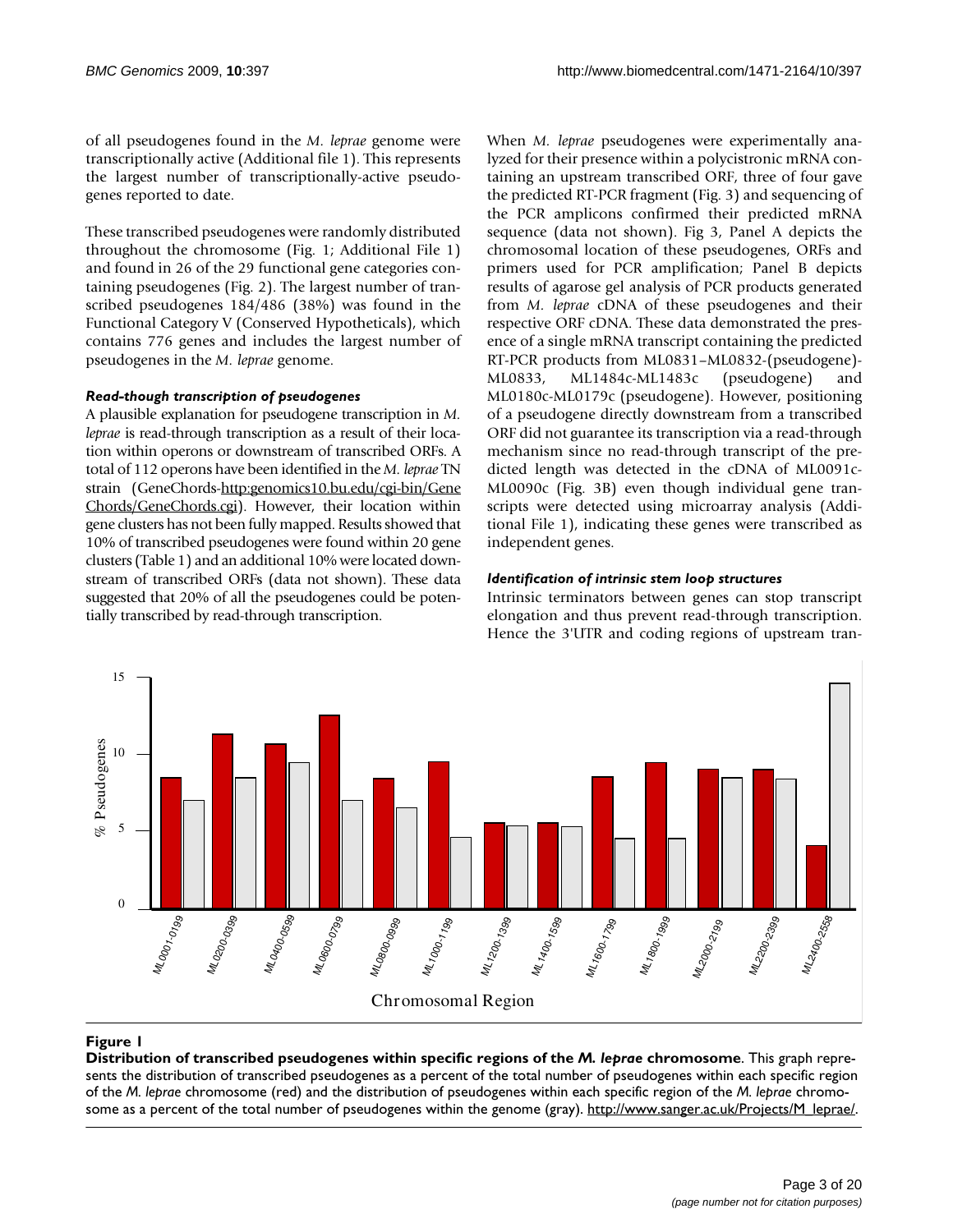

#### **Figure 2** Distribution of transcribed pseudogenes in functional gene categories of *M. leprae*

**Distribution of transcribed pseudogenes in functional gene categories of** *M. leprae*. This graph represents the distribution of transcribed pseudogenes as a percent of the total number of pseudogenes within each functional gene category of *M. leprae* (red) and the distribution of pseudogenes within each functional gene category as a percent of the total number of pseudogenes within the genome (gray). [http://www.sanger.ac.uk/Projects/M\\_leprae/](http://www.sanger.ac.uk/Projects/M_leprae/).

scribed ORFs of transcribed pseudogenes were analyzed for intrinsic stem loop terminator structures. The genomic ΔGcutoff for stem loop structures in the *M. leprae* TN genome was previously calculated to be -14.35 [16]. Therefore, only those ORFs which have stem loop structures downstream of the stop codon with ΔG values of < - 14 were considered to contain potential intrinsic terminators. Using this criterion, only 27% of ORFs in the *M. leprae* genome contained intrinsic terminators in their 3'UTRs, demonstrating that the majority of *M. leprae* ORFs lack intrinsic terminators (Additional File 2). In addition, only 1.5% of transcribed ORFs upstream of transcriptionally active pseudogenes were found to contain stem loop structures with the potential to act as intrinsic terminators (Table 2). Interestingly, a strong putative intrinsic terminator ( $\Delta G$  value = -21.84) was found within the 3'UTR of ML0091c, suggesting a potential mechanism for the lack of read-through transcription of the ML0090c pseudogene analyzed above. In contrast a strong intrinsic terminator was found within the coding sequence of ML0180c however, its presence did not stop read-through transcription of the downstream pseudogene ML0179c.

#### *Pseudogene promoters*

The presence of promoter-like sequences in the 5'UTR of transcribed *M. leprae* pseudogenes with translational start codons was investigated using "bend-it" DNA curvature analysis, alignment of promoter-like regions with that of mycobacterial homologs, and *in vitro* confirmation of promoter activity by cloning putative promoters into an *E. coli* promoter-less *gfp* expression-reporter vector. The presence of predicted promoter-like regions with strong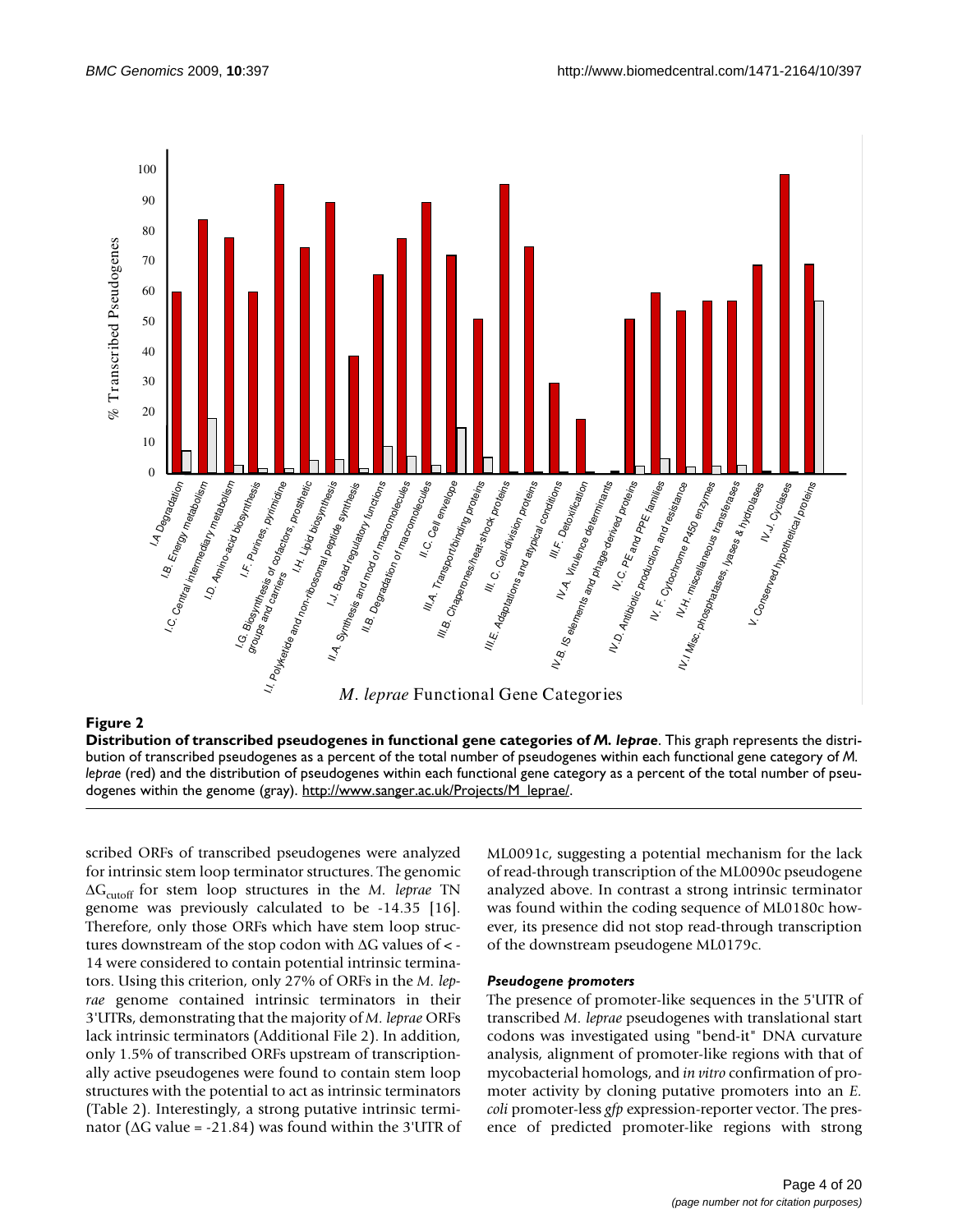|           | Table 1: Transcribed M. leprae pseudogenes within gene |  |
|-----------|--------------------------------------------------------|--|
| clusters. |                                                        |  |

| ML# <sup>1</sup> Pseudogene | Gene Cluster# <sup>2</sup> | <b>ML#</b> in Cluster |  |
|-----------------------------|----------------------------|-----------------------|--|
| ML0212                      | 10                         | ML0211 - ML0214       |  |
| ML0477c                     | 26                         | ML0475 - ML0483       |  |
| ML0479c                     | 26                         | ML0475 - ML0483       |  |
| ML0480c                     | 26                         | ML0475 - ML0483       |  |
| ML0495                      | 28                         | ML0491 - ML0501       |  |
| ML0496                      | 28                         | ML0491 - ML0501       |  |
| ML0499c                     | 28                         | ML0491 - ML0501       |  |
| ML0511c                     | 29                         | ML0510 - ML0523       |  |
| ML0534                      | 30                         | ML0532 - ML0537       |  |
| <b>ML0545c</b>              | 31                         | ML0540 - ML0548       |  |
| ML0546c                     | 31                         | ML0540 - ML0548       |  |
| ML0547                      | 31                         | ML0540 - ML0548       |  |
| ML0585c                     | 36                         | ML0582 - ML0587       |  |
| ML0586                      | 36                         | ML0582 - ML0587       |  |
| ML0629                      | 38                         | ML0624 - ML0633       |  |
| ML0780                      | 42                         | ML0778 - ML0782       |  |
| ML0832                      | 43                         | ML0831 - ML0833       |  |
| <b>MLI197</b>               | 57                         | MLI195 - MLI200       |  |
| <b>ML1456c</b>              | 67                         | ML1452 - ML1468       |  |
| <b>ML1457c</b>              | 67                         | ML1452 - ML1468       |  |
| <b>ML1585c</b>              | 73                         | ML1581 - ML1598       |  |
| <b>ML1588c</b>              | 73                         | ML1581 - ML1598       |  |
| <b>ML1595</b>               | 73                         | ML1581 - ML1598       |  |
| <b>ML1662</b>               | 77                         | ML1658 - ML1664       |  |
| ML1693                      | 79                         | ML1691 - ML1696       |  |
| ML1771c                     | 83                         | ML1768 - ML1800       |  |
| <b>ML1772c</b>              | 83                         | ML1768 - ML1800       |  |
| <b>ML1850c</b>              | 86                         | ML1840 - ML1895       |  |
| ML1851c                     | 86                         | ML1840 - ML1895       |  |
| <b>ML1852c</b>              | 86                         | ML1840 - ML1895       |  |
| <b>ML1866c</b>              | 86                         | ML1840 - ML1895       |  |
| <b>ML1868c</b>              | 86                         | ML1840 - ML1895       |  |
| <b>ML1870c</b>              | 86                         | ML1840 - ML1895       |  |
| ML1871c                     | 86                         | ML1840 - ML1895       |  |
| <b>ML1874c</b>              | 86                         | ML1840 - ML1895       |  |
| <b>ML1875c</b>              | 86                         | ML1840 - ML1895       |  |
| <b>ML1882c</b>              | 86                         | ML1840 - ML1895       |  |
| ML2212                      | 95                         | ML2211 - ML2230       |  |
| ML2214                      | 95                         | ML2211 - ML2230       |  |
| ML2216c                     | 95                         | ML2211 - ML2230       |  |
| ML2218                      | 95                         | ML2211 - ML2230       |  |
| ML2220c                     | 95                         | ML2211 - ML2230       |  |
| ML2225c                     | 95                         | ML2211 - ML2230       |  |
| ML2328c                     | 98                         | ML2326 - ML2330       |  |
| ML2701                      | 108                        | ML2697 - ML2713       |  |
| ML2702                      | 108                        | ML2697 - ML2713       |  |
| ML2711c                     | 108                        | ML2697 - ML2713       |  |

<sup>1</sup>*Mycobacterium leprae* TN, complete genome sequence: [http://](http://genolist.pasteur.fr/Leproma/) [genolist.pasteur.fr/Leproma/](http://genolist.pasteur.fr/Leproma/).

<sup>2</sup> GeneChords, gene cluster analysis: [http://genomics10.bu.edu/cgi-bin/](http://genomics10.bu.edu/cgi-bin/GeneChords/GeneChords.cgi) [GeneChords/GeneChords.cgi.](http://genomics10.bu.edu/cgi-bin/GeneChords/GeneChords.cgi)

upstream DNA static curvature between 9–16.8 deg/turn/ peak were observed for 15/92 (16%) of these transcribed pseudogenes (Additional File 3). These promoters also aligned very well with that of other mycobacterial homologs (Table 3). Fig. 4 shows representative promoter-like structures for two of these pseudogenes in relationship to their initiation site, SD sequence, and translational start codon and aligned to that of homologous genes of other mycobacterial species. The function of 10 of these putative promoters was confirmed in *E. coli* promoter-*gfp* fusions by fluorescent microscopy (Table 3). Fig. 5 depicts a GFP positive clone for the promoter region of *pyrR* ML0531.

#### *Translational start codons in transcribed pseudogenes*

Potential mechanisms for translational "silencing" of pseudogenes transcribed in *M. leprae* were analyzed *in silico* using bioinformatics tools. Results demonstrated that 363/486 (75%) of transcribed pseudogenes lacked traditional translational start codons (AUG, GUG, UUG), greatly reducing the translation potential of transcribed pseudogenes into protein products (Additional File 4).

#### *Ribosome binding strength of the SD regions of transcribed pseudogenes*

Our data indicated that although the SD sequences of transcribed pseudogenes were somewhat stronger than those of non-transcribed pseudogenes, the ribosomebinding capacity appeared significantly reduced when compared with functional genes (Fig. 6A). In addition, when the SD sequence conservation was estimated in the corresponding *M. tuberculosis* functional orthologs (n = 553), a larger SD degradation is found in *M. leprae*'s nontranscribed pseudogenes relative to transcribed ones (Fig. 6B). However, it was noted that the peak in ribosomal binding efficiency varied along the upstream sequence of the pseudogene, flattening the obtained curve if only mean values were considered. Thus, individual measures of SD sequence conservation were obtained using Methods 1 and 2 described in Materials and Methods and indicated that 38% of transcribed pseudogenes had a putatively conserved SD region (Fig. 7). When the values of SD sequence conservation were compared among the different ORFs, transcribed pseudogenes showed intermediate values between non-transcribed pseudogenes and functional ORFs (Fig. 7; also see Additional File 5 for specific ribosome-binding values for all *M. leprae* genes and pseudogenes). Specifically, genes with degraded SD regions were more common among non-transcribed pseudogenes, whereas the opposite trend was found among ORFs with conserved SD regions (Additional File 5). The values of SD binding strength were always stronger for transcribed pseudogenes at all positions although they are not statistically significant. Thus, although transcribed pseudogenes have a reduced capacity for binding the 16S rRNA, a proportion of them appears to have conserved SD regions and might produce a protein product.

#### *In frame stop codons within transcribed pseudogenes*

Deduced amino acid sequences for all transcribed pseudogenes were obtained using *in silico* translation tools.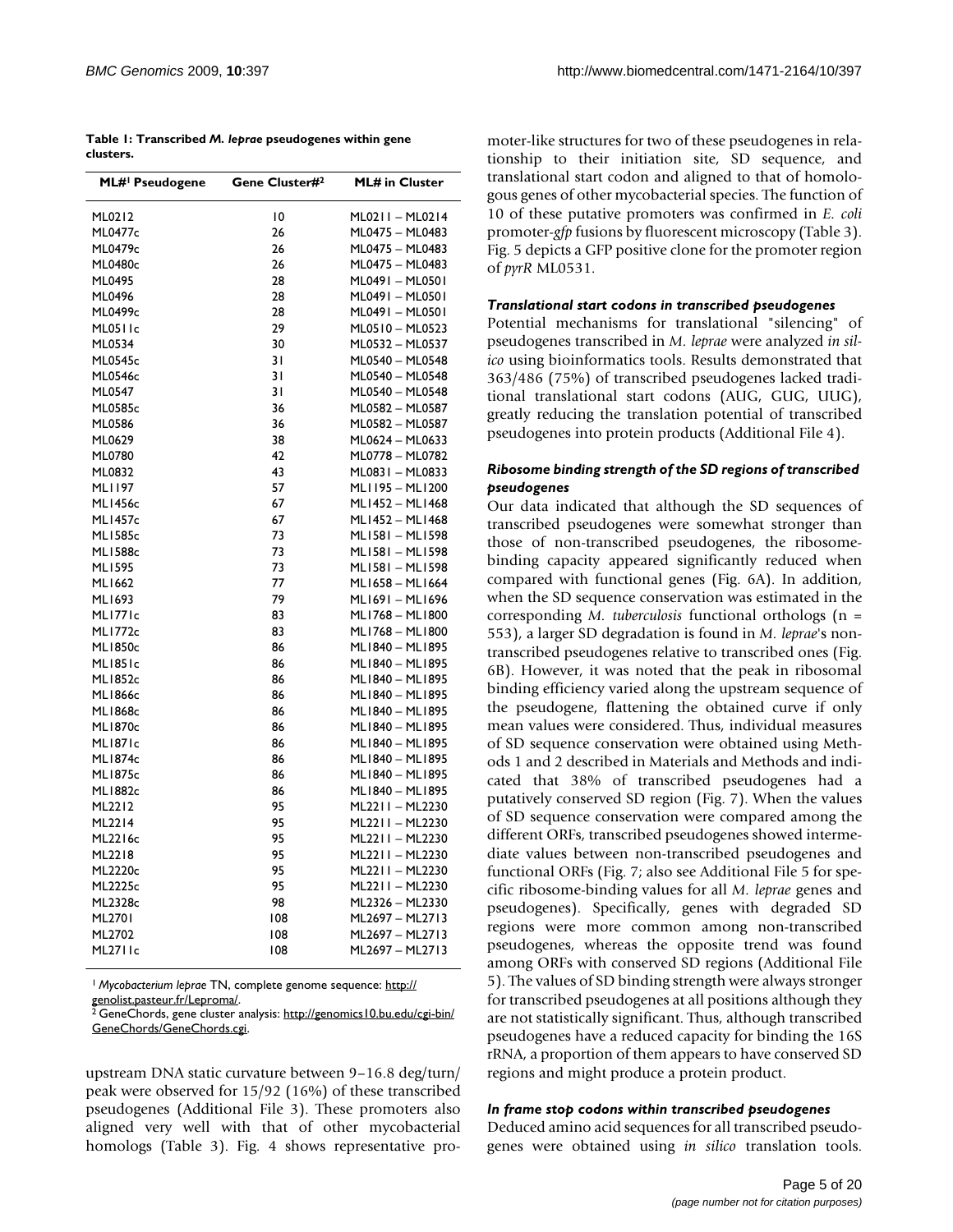



**Read-through transcription of** *M. leprae* **pseudogenes**. This figure represents the results of RT-PCR analysis of transcriptional read-through between *M. leprae* pseudogenes and their upstream ORFs. Panel A shows mapped genomic regions where pseudogenes (ML0832, ML1483c, ML0179c, and ML0091c) and upstream ORFs are located [http://genolist.pasteur.fr/](http://genolist.pasteur.fr/Leproma/) Lepromal. Black arrows indicate direction of transcription. Small red arrows indicate forward and reverse primers for RT-PCR. Red line below primers and (bp) designate size of predicted PCR product if genes are expressed as a polycistronic mRNA. Panel B shows ethidium bromide-stained agarose gel analysis of these PCR amplicons: Lane 1, 100 bp DNA ladder (New England Biolabs); Lane 2, PCR amplicons from nu/*nu* footpad-derived *M. leprae* Thai-53 cDNA for each gene set; Lane 3, RT (-) control; Lane 4, 1 ng *M. leprae* DNA (positive control).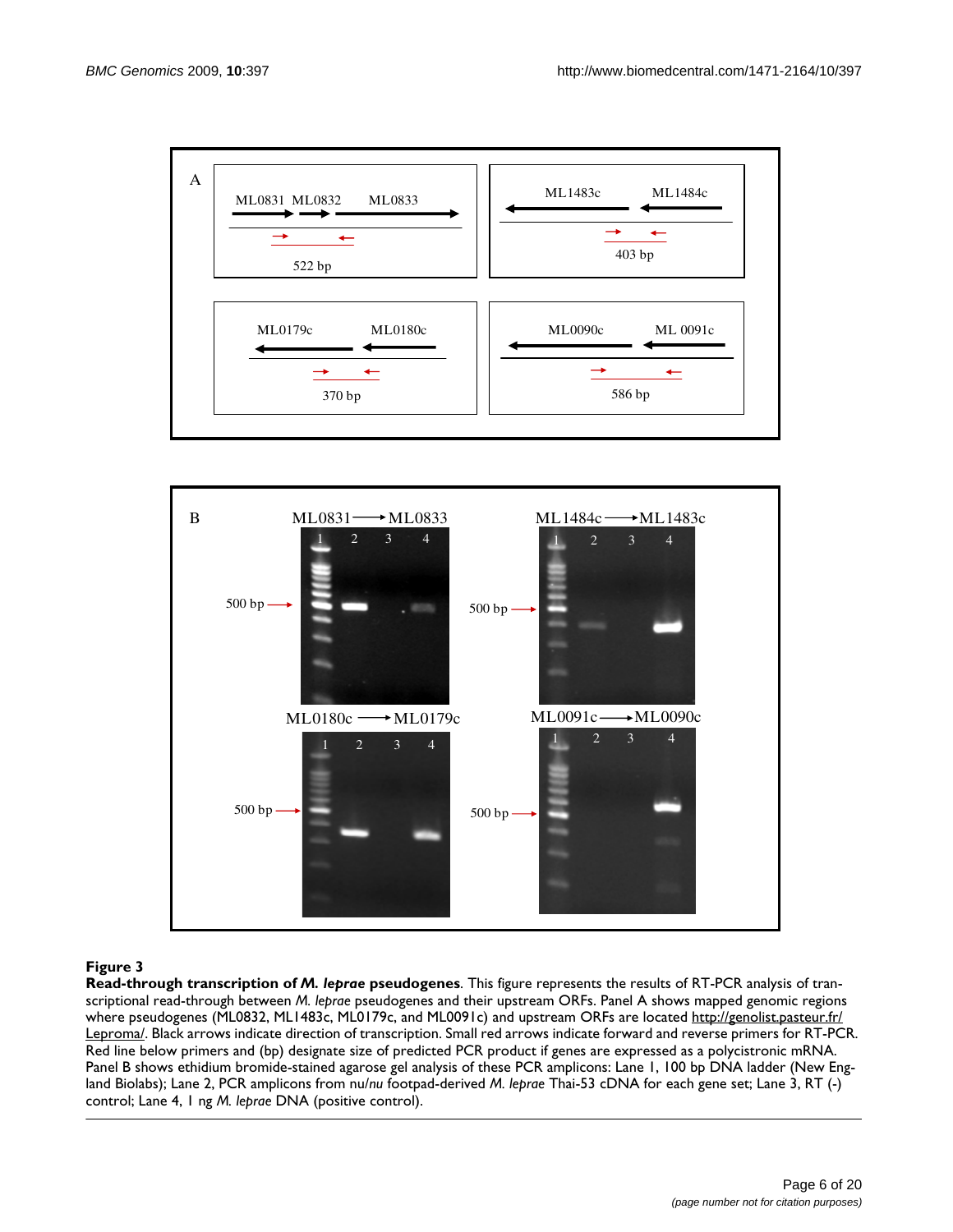| MLH           | M. leprae Chromosomal Location | Stem Loop $\Delta G^2$ |
|---------------|--------------------------------|------------------------|
| ML0090c (p)3  | 112884-111660                  |                        |
| ML0091c       | 113863-113153                  | $-21.84$               |
| ML0252        | 328067-331741                  | $-20.38$               |
| ML0253 (p)    | 331780-332529                  |                        |
| ML0254 (p)    | 332923-333664                  |                        |
| ML0281        | 363432-364121                  | $-16.11$               |
| ML0282 (p)    | 364131-364909                  |                        |
| <b>ML0464</b> | 561808-562095                  | $-14.43$               |
| ML0465 (p)    | 562650-563430                  |                        |
| ML0533        | 646543-647835                  | $-20.94$               |
| ML0534 (p)    | 647832-648321                  |                        |
| ML0641c (p)   | 774443-773607                  | $-21.16$               |
| ML0642c       | 775945-774506                  |                        |
| ML0644        | 777176-780127                  | $-17.65$               |
| ML0645 (p)    | 782071-782519                  |                        |
| ML0664        | 800116-800379                  | $-15.2$                |
| ML0665 (p)    | 800705-801966                  |                        |
| ML0679        | 814145-814372                  | $-22.57$               |
| ML0680 (p)    | 814992-816275                  |                        |
| ML0727c (p)   | 870011-869612                  | $-37.21$               |
| ML0728c       | 870918-870028                  |                        |
| ML0779        | 921772-924544                  | $-21.89$               |
| ML0780 (p)    | 924814-925329                  |                        |
| ML0928        | 1098053-1098337                | $-15.05$               |
| ML0929 (p)    | 1098587-1099186                |                        |

**Table 2: Prediction of intrinsic stem loop terminators in the 3'-UTR of transcribed ORFs located upstream of transcribed pseudogenes.**

<sup>1</sup>*Mycobacterium leprae* TN, complete genome: [http://genolist.pasteur.fr/Leproma/.](http://genolist.pasteur.fr/Leproma/)

<sup>2</sup>ΔG < -14 = intrinsic terminator using Genome Scanner for Terminators (GeSTer).

 $3(p)$  = pseudogene.

Results demonstrated that a total of 3,625 in-frame (5'3'frame 1) stop codons were found in 461/486 (95%) of the total number of transcribed pseudogenes and the remaining 25 pseudogenes did not contain stop codons (Additional File 4). The range of transcribed pseudogenes containing stop codons was from 1 to 40 stop codons/ pseudogene) with 67% of these transcribed pseudogenes containing at least 5 in-frame stop codons (Fig. 8A). Evaluation of transcribed pseudogenes with translational start codons demonstrated that 95% of these genes contained in-frame stop codons with a range of 1–28/gene (Additional Table 4; Fig. 8B). When the number of stop codons per pseudogene was compared to pseudogene length in base pairs (bp), a significant correlation ( $p < 0.001$ ) was found between gene length and the number of stop codons/pseudogene. For the majority of the expressed pseudogenes, the longer the gene, the greater the number of stop codons (Fig. 8C). Further analysis using the *M. tuberculosis* H37Rv homolog as an estimate of normal frame equivalency for 92 transcribed pseudogenes, demonstrated that deletion mutations have resulted in a reduced coding capacity between 97.7–0.46% of the predicted full-length protein (Additional File 3). This has resulted in an overall loss of 35.4% coding sequence in these pseudogenes. These deletions appeared to have contributed heavily to the presence of the large numbers of stop codons found in these genes and are a dominant force of pseudogene formation in this pathogen.

#### *Functionality predictions for transcribed pseudogenes*

When *M. leprae* genes were analyzed for potential functionality by using homologs in *M. tuberculosis* H37Rv and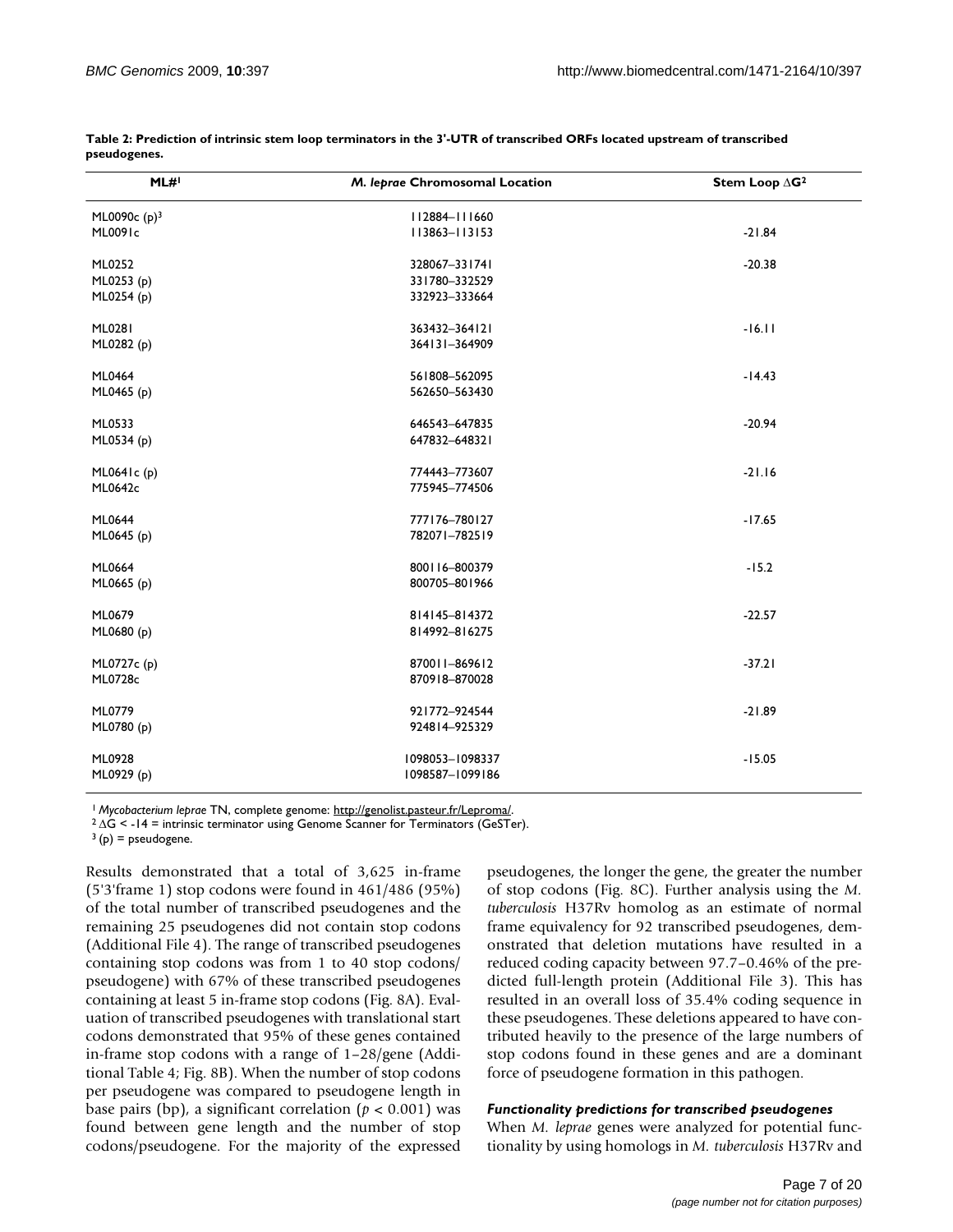| A                                                                   |                                                                                                                                                                                                                                                                                                                                                                                                                               | -35                          | -10                        |
|---------------------------------------------------------------------|-------------------------------------------------------------------------------------------------------------------------------------------------------------------------------------------------------------------------------------------------------------------------------------------------------------------------------------------------------------------------------------------------------------------------------|------------------------------|----------------------------|
| MAP-1114<br>MAV-3394<br>BCG1440<br>Ry1379<br>$MSEG-3042$<br>MT.0531 | -GTCGCCCGCGAAATTAG----TGCTACGCTGCCGTGCAGT-CGACATCCTTTAACGATC 54<br>-GTCGCCCGCGAAATTAG----TGCTACGCTGCCGTGCAGT-CGACATCCTTTAACGATC<br>GGCCCGCAGCGTG-CGAG----TGCTACGCTGCCGAGCGGT-CGACATCCTTTAACGATC<br>GGCCCGCAGCGTG-CGAG----TGCTACGCTGCCGAGCGGT-CGACATCCTTTAACGATC<br>----CCCAGCGTACTGCGGCTCTGTTAAGCTGCCCGGCAGTTCGACGTCCTTTAACGACC<br>-----TAACCGGGGGTCAGTAGTGCTAGGClTGCCCGGCAGT-CGACGlTCCTTTATCGATC 54<br>$***$<br>* *<br>$+ +$ | ******** ** ** **** ******** | -54<br>***                 |
|                                                                     | <b>RBS</b>                                                                                                                                                                                                                                                                                                                                                                                                                    | <b>Start</b>                 |                            |
| MAP-1114<br>MAV-3394<br>RV1379<br>BCG1440<br>$MSEG-3042$<br>MT.0531 | CGTCCGGTGAGGCGGAGAAGGAGGTCAAC-T-TTCGCATG-<br>CGTCCGGTGAGGCGGAGAAGGAGGTCAAC-T-TTCGCATG-<br>CGTCCAGAGAGGCGGAGAAGGAGGTCAAGGT-TTCCCATG<br>CGTCCAGAGAGCCGGAGAAGGAGGTCAAGGT-TTCCCATG<br>CGTCCAGCGAGGCGGAGAAGGAGGTCTGGGT-TCGTCATG--<br>CGFCCGGAGAGGCGGAGAGGAGGTCTGCGTACCACCATGTCTCGCATG 103<br>***<br>******************                                                                                                             | * * * 1                      | 92<br>92<br>93<br>93<br>95 |

| в                | -35<br>-10                                                                 |  |
|------------------|----------------------------------------------------------------------------|--|
| MAV 3822         | ACAGTGACCGC--ACGTCAGCGTTTTGGTGGTTGCCC-CGACAGTCGGTATCCTCGGTTG 57            |  |
| MMCS 1934        | GTGGAGGCCGTCGCGGCCGG--TTTTGGCGATCACCC-ACCCGGCCGGTATCCTGATCAG 57            |  |
| MKMS 198         | GTGGAGGCCGTCGCGGCCGG--TTTTGGCGATCACCC-ACCCGGCCGGTATCCTGATCAG 57            |  |
| MVAN 2153        | GTGGACACCGCGATCACCGGGTTTTTGGTGATCGCTG-CGACGGCCGGTATCCTGATCAG 59            |  |
| MT 1674          | CCAGCAGCTGT--TGACCG--TTTTTGGTGGTTGCCCACAACAGTCGCTATCCTGAGCTG 56            |  |
|                  | ****** * *<br>$\star$<br>$\star$<br>$^{\star}$<br>******<br>$\star$<br>* * |  |
|                  |                                                                            |  |
| MAV 3822         | G-dcccgggggaacccgggccgtcccggccggaggcagaccgccgagccgga---ccc 113             |  |
| MMCS 1934        | GTIGTCGGGTCAATCCGCGCT-------CGCCGCGGCCCAGG----GACCCGA-ACCCC 104            |  |
| MKMS 198         | GTIGTCGGGTCAATCCGCGCT-------CGCCGCGGCCCAGG----GACCCGA-ACCCC 104            |  |
| MVAN 2153        | GTTGTCGGGTCGCGCCCCCCTGTGGTGGCCGGAGTAATCCAGACCCCGACCTAAGACCCC 119           |  |
| MT 1674          | GCGCTTGGGTCAGTCTAGGCTGCCCTGGCTCCCAAATATGTCAGTT--GCCGGA---TTC 111           |  |
|                  | $***$<br>$\star$<br>$***$<br>$\star$<br>$\star$<br>$\star$                 |  |
|                  | <b>Start</b><br><b>RBS</b>                                                 |  |
| MAV 3822         | C-G----AGATTTGAGGAGCTTGAACCATG 138                                         |  |
| MMCS 1934        | CACGTACTGATCCAAGGAGTTCTAGATATG 134                                         |  |
| MKMS 198         | CACGTACTGATCCAAGGAGTTCTAGATATG 134                                         |  |
| <b>MVAN 2153</b> | TGAGTACTGATTOGAGGAGTTTCA-ACATG 148                                         |  |
| MT 1674          | GCGCAGAAGAGTTGAGGAGCATTCAGAATG 141                                         |  |
|                  | $***$<br>*****<br>* * *                                                    |  |
|                  |                                                                            |  |

**Promoter-like sequences upstream of transcribed** *M. leprae* **pseudogenes**. This figure shows representative alignments of promoter-like sequences for *M. leprae* pseudogenes and their mycobacterial homologs. Panel A & B represent the *pyrR* (ML0531) and *rpmB* (ML1674) upstream promoter-like regions containing -35 and -10 regions and initiation site (I) in relationship to their ribosomal binding sites (RBS) and translational start codons (Start), respectively. \* indicates identical nucleic acids in all strains. Mycobacterial species abbreviations<http://www.ncbi.nlm.nih.gov/sites/entrez>: MAP-*Mycobacterium avium, subsp paratuberculosis* K-10. MAV-*Mycobacterium avium 104*. BCG-*Mycobacterium bovis* BCG Pasteur 1173P2. RV-*Mycobacterium tuberculosis* H37Rv. MSEG-*Mycobacterium smegmatis* MC2 155. ML-*Mycobacterium leprae* TN. MMCS-*Mycobacterium MCS*. MKMS-*Mycobacterium KMS*. MVAN-*Mycobacterium vanbaalenii* PYR-1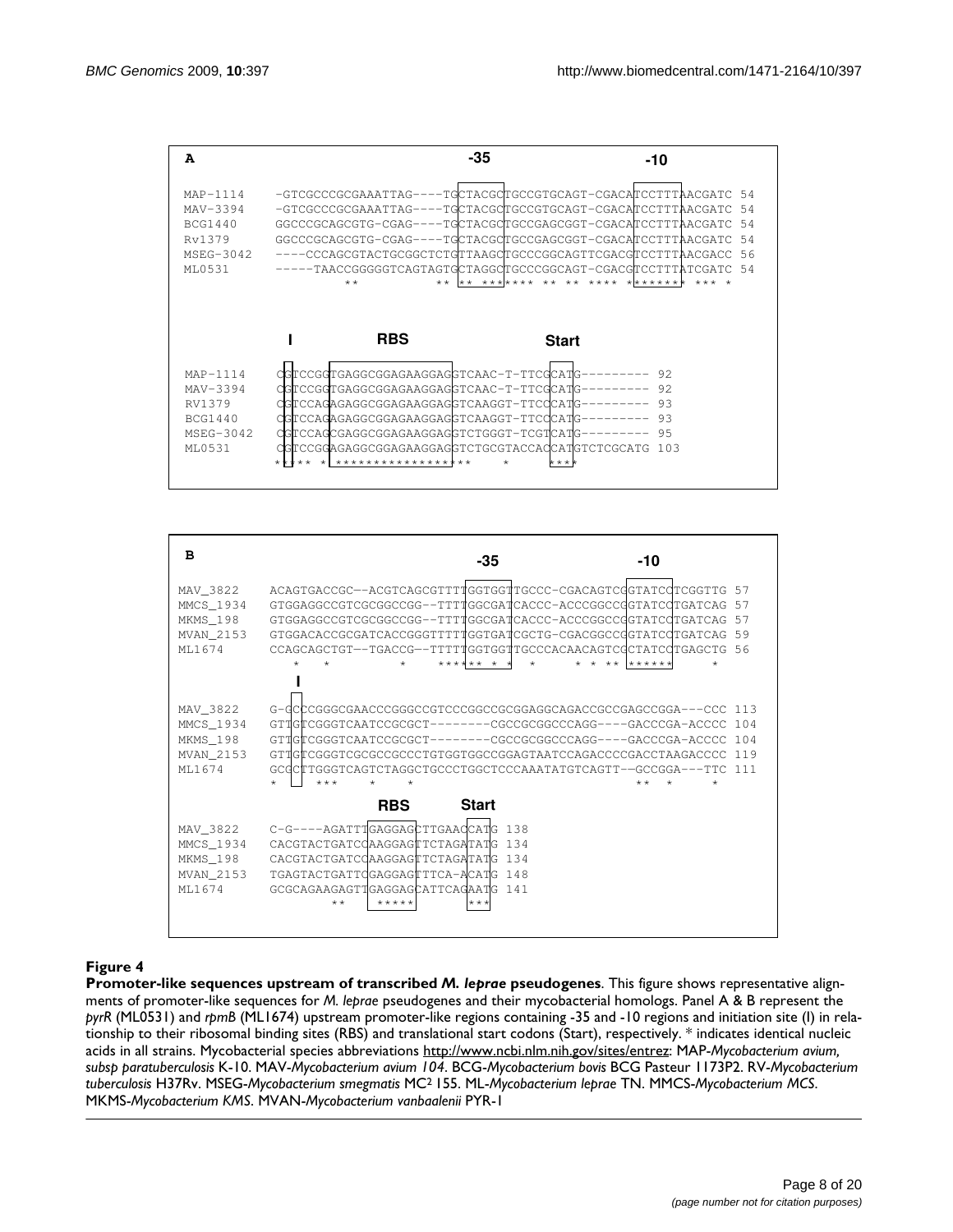

*In vitro* **promoter activity in** *pyrR* **(ML0351) pseudogene**. Panel A shows an image of GFP-fluorescent *E. coli*::*p*Glow-TOPO-TA/ML*pyrR* prom as a result of transformation of *E. coli* XL-1 Blue cells with the *p*Glow-TOPO-TA (promoterless and lacking a SD site) containing the upstream region of the *M. leprae pyrR* pseudogene; including the promoter, SD and start codon (Additional File 6, Fig. 3A) fused into the ATG of *gfp*. A clone containing the ampicillin-resistant phenotype and positive for the *M. leprae pyrR* promoter insert by PCR/DNA sequencing was analyzed by fluorescent microscopy using a Nikon Eclipse E400 fluorescent microscope using a GFP filter (excitation/emission maxima of 480 nm/560 nm). Panel B shows an image of *E. coli*::pGlow-TOPO-TA re-circularized vector (negative control for **background** fluorescence).

Ka/Ks ratio analysis, results demonstrated that ORFs, annotated as functional, contained a mean Ka/Ks ratio of  $0.31 \pm 0.16$  (Fig. 9A). Ninety percent of ORFs with Ka/Ks values > 0.5 were identified as hypothetical proteins or ribosomal proteins (data not shown). In comparison, of 216 pseudogenes analyzed (i.e. those with a functional homolog in *M. tuberculosis* for which unambiguous alignments could be obtained) the mean Ka/Ks ratio was 0.78 ± 0.35 (Fig. 9B). Thus, pseudogenes have undergone a dramatic shift in their Ka/Ks ratios, indicating they accumulate replacement substitutions at higher rates than functional genes. Given that Ka/Ks ratios of 1 cannot be achieved unless the *M. tuberculosis* ortholog used for comparison is also a pseudogene, the observed Ka/Ks values are extremely high and suggest that most pseudogenes evolve under lack of selection. In fact, only 48/216 (22%) of pseudogenes contained Ka/Ks ratios  $\leq 0.5$ , indicating that they could potentially encode a functional protein. But even these cases could correspond to neutrally-evolving ORFs that have lost functionality only recently. However, of these 48 pseudogenes with low Ka/Ks ratios, transcripts were detected for only 23. When one of these pseudogenes, *pyrR* (Ka/Ks ratio = 0.09) containing a strong SD, a functional promoter, and a translational start codon (ATG) was analyzed for the ability to produce a translational product in *E. coli*, a protein product was observed (Fig. 10).

Thus, most pseudogenes, including those that are transcribed, appear to be under very low selection strength. It is also worth mentioning that 15/216 (7%) have Ka/Ks ratios > 1.4 (Fig. 8B), whereas these cases are basically absent in functional genes. These higher-than-expected non-synonymous substitutions are characteristic of proteins under positive selection, but only 4 of them are transcribed, and therefore, it is unlikely that these high ratios indicate accelerated protein evolution but simply sequence deterioration. These analyses could be considerably improved when the genome of the second strain of *M. leprae* BR4923 (just recently available) is analyzed, so that sequence evolutionary patterns could be compared between pseudogenes in both strains.

# **Discussion**

Pseudogenes are considered disabled copies of functional genes that were once active in the ancient genome and their identification has been relatively rare until the recent availability of a large number of fully sequenced and annotated genomes and the improvement in detection algorithms [17-19]. Analysis of these genomes demonstrated that pseudogenes are much more common than previously thought and that pseudogenes can represent a significant fraction of the genome  $[5,18,19]$ ; [http://](http://www.pseudogene.org/main.php) [www.pseudogene.org/main.php\]](http://www.pseudogene.org/main.php). As a result, the coding potential of genomes has been shown to be substantially lower than originally predicted. For example, the human genome contains 16,326 pseudogenes and *Escherichia coli* K-12 genome, once thought to only possess a few pseudogenes, has been shown to harbor 134 inactivated genes. Mycobacterial species are no exception. *M. tuberculosis* H37Rv contains 278 inactivated genes [http://www.pseu](http://www.pseudogene.org/cgi-bin/db-gen.cgi?type=Prokaryote) [dogene.org/cgi-bin/db-gen.cgi?type=Prokaryote](http://www.pseudogene.org/cgi-bin/db-gen.cgi?type=Prokaryote) and the recently sequenced *M. ulcerans* genome has 727 pseudogenes (BuruList Web Server: [http://genolist.pasteur.fr/](http://genolist.pasteur.fr/BuruList/) [BuruList/\)](http://genolist.pasteur.fr/BuruList/) [20]. The case of pseudogenes in *M. leprae* is very dramatic with over 1100 being documented [4,5,9]. This represents the largest number of any bacterial genome sequenced to date. These data strongly suggest that genome down-sizing through the accumulation of pseudogenes, as well as gene loss, has resulted in the very specialized requirements for *M. leprae* growth.

Although the precise mechanism resulting in the formation of this large number of pseudogenes in *M. leprae* is unclear, several possible mechanisms have been defined. It has been suggested that the loss of dnaQ-mediated proofreading activities of the DNA polymerase III and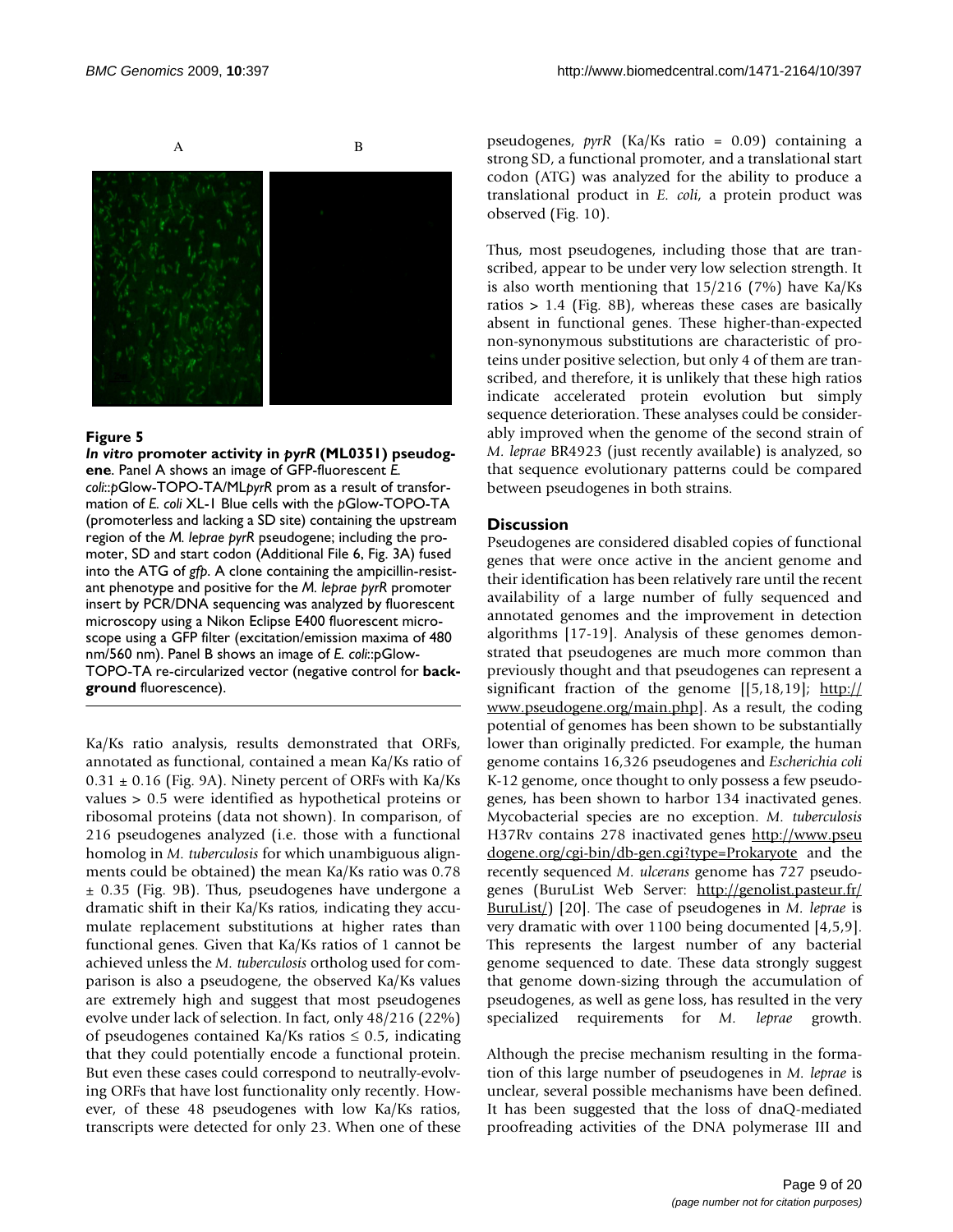| Pseudogene <sup>1</sup><br>Mycobact<br>Ortholog <sup>2</sup> | <b>Distance Upstream of Start</b><br>Codon | <b>Intrinsic</b> | <b>Protein Bend</b><br>Peak Height <sup>3</sup> Peak Height <sup>3</sup> | Promoter Sequence (5'3') <sup>4</sup><br>$-35 - 10 (+1)$     | ML gfp Express <sup>5</sup>      |
|--------------------------------------------------------------|--------------------------------------------|------------------|--------------------------------------------------------------------------|--------------------------------------------------------------|----------------------------------|
| ML0086c                                                      | $-77$                                      | 10.4             | 9.5                                                                      | AATCAGccagagcaggcgagcaaaCT<br>GAAT--acagtcccqT               | $\ddot{}$                        |
| Rv3817                                                       |                                            |                  |                                                                          | TATGCGccaggacaagcgagcaagCC<br>GAAT--acggtgccgT               |                                  |
| ML0211                                                       | $-100$                                     | 5.8              | 5.6                                                                      | TCACGTcgaattgcaccgtgtcggCC<br>TTAAatct---aqctA               | $\ddot{}$                        |
| Rv3627                                                       |                                            |                  |                                                                          | TCACGTcgaattggcacgcgtcggCC<br>TTCAgatcagagtgcA               |                                  |
| ML0357c                                                      | -86                                        | 6.5              | 6.5                                                                      | GTTGCTggaattc-<br>acactagaacGTGTTA--                         | $\ddot{}$                        |
| Rv3504                                                       |                                            |                  |                                                                          | atcagcaagA<br>GTCGCTggattcagagactagaacGT<br>GTTAcaaccgggaagA |                                  |
| ML0531                                                       | $-44$                                      | 5.5              | 7.8                                                                      | TAGGCTgcccggcagtcgacgtCCTT<br>TAtc-----gatccgT               | $\ddot{}$                        |
| <b>Rv1379</b>                                                |                                            |                  |                                                                          | TACGCTgccgagcggtcgacatCCTT<br>TAac-----gatccgT               |                                  |
| ML0585c                                                      | $-31$                                      | 8                | 8                                                                        | GCCAACacgatgtggggatggaAGAG<br>GTct-----qqtcqtG               | $\ddot{}$                        |
| <b>Rv1454c</b>                                               |                                            |                  |                                                                          | GCCAAAacgacgcgcggatggaAGAC<br>GTcc-----qqccqqG               |                                  |
| ML0684                                                       | $-128$                                     | 6.8              | 8.6                                                                      | ACGCTGgcgctcatgaccgcgttgcA<br>GCCTA--ccgtatcgC               | $\ddot{}$                        |
| Rv3339                                                       |                                            |                  |                                                                          | ACGCTGgcgctcatgaccgactcgaA<br>GCCTA--gcgcatggC               |                                  |
| <b>ML1295c</b>                                               | -89                                        | 5.6              | 8                                                                        | CGGTGAcagtcatactgtcaagaTAC<br>CTCatcccgaaccggT               | $\ddot{}$                        |
| Rv 2138                                                      |                                            |                  |                                                                          | CGGTGAcggtcatgcccagagaaTAC<br>CTC-tggagtaccatT               |                                  |
| <b>ML1674</b>                                                | -81                                        | 7.8              | 7.2                                                                      | GTGGTTgcccacaacagtcgcTATCC<br>Tgag-------ctggC               | $\ddot{}$                        |
| <b>MUL1983</b>                                               |                                            |                  |                                                                          | GTGCTTqccqqqqqac-<br>gtcggTATCCTagg-------acggC              |                                  |
| ML2282c                                                      | -92                                        | 7.5              | 6.2                                                                      | TGTGTAgctttcgcgacggattTACA<br>GTcc-----gctcccA               | $\ddot{}$                        |
| Rv0566                                                       |                                            |                  |                                                                          | TGCGTAgctttcgcgacggattTACA<br>GTcc-----gctcccA               |                                  |
| ML2521                                                       | $-102$                                     | 9                | 9                                                                        | ATGACAaagtggtcgatcacatgcCC<br>GATC--accagcaatT               | $\begin{array}{c} + \end{array}$ |
| Rv0310                                                       |                                            |                  |                                                                          | ATGCCCgatcggtcgatcagctggCC<br>GATC--aacaacagcT               |                                  |
| ML0416                                                       | $-103$                                     | 7.8              | 9                                                                        | GTTAAAaacgtgtttaagagttGAAG<br>AGgg-----ggttaaC               | ND                               |
| MAV4335                                                      |                                            |                  |                                                                          | GTTAAGaccttgtttaggagttGAAG<br>ATcg-----gtttaaC               |                                  |
| ML0459                                                       | -89                                        | 6.8              | $\mathbf{H}$                                                             | ACCTTCaggtcgccaccgagcgTGAA<br>CGct-----ccggatG               | ND.                              |
| Rv2616                                                       |                                            |                  |                                                                          | ACGGTCaggtcgccgccgagggTCAA<br>CGtt-----ccggatG               |                                  |

**Table 3: Analysis of** *M. leprae* **pseudogene promoters in silico and in vitro promoter in** *E. coli* **analyses.**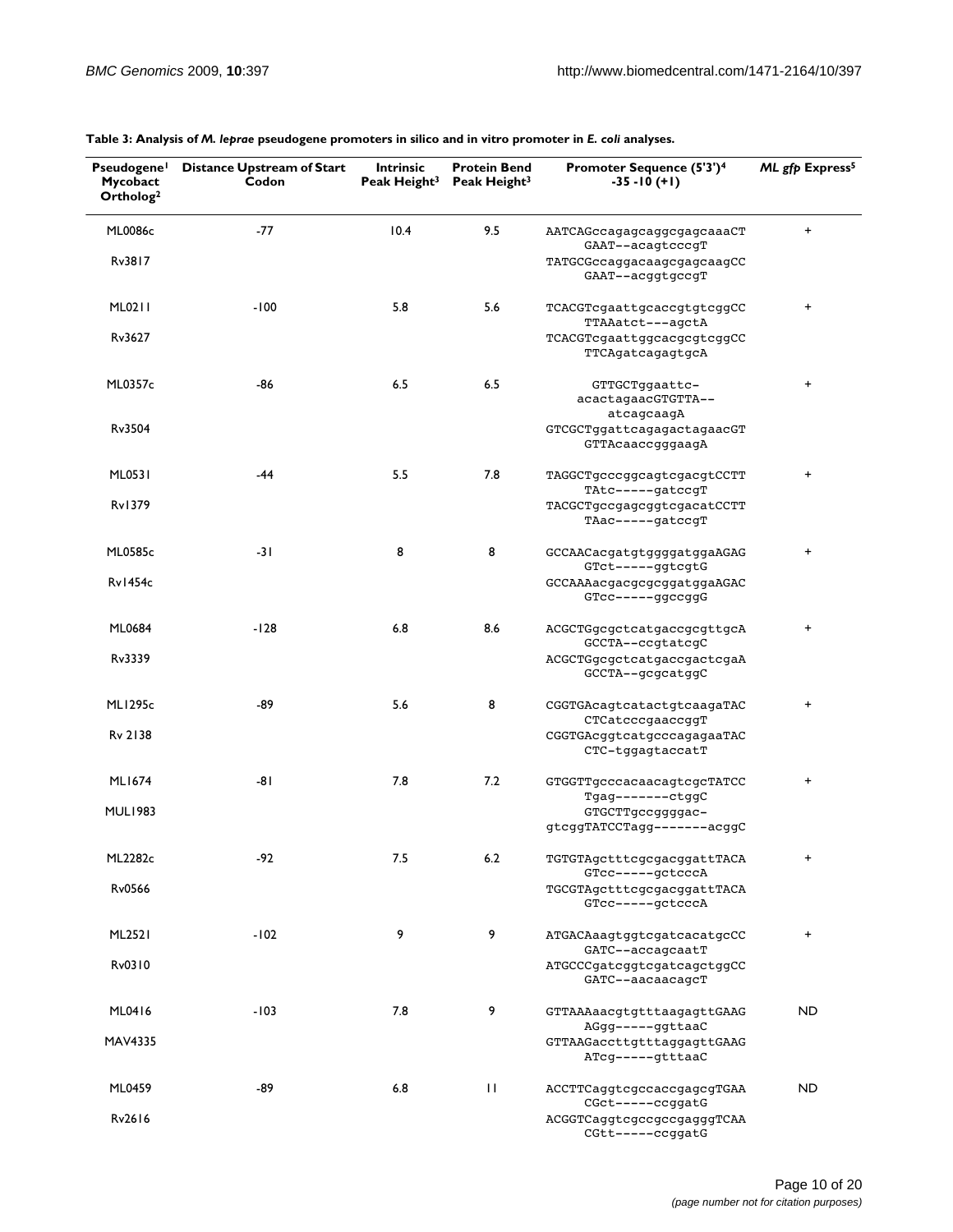| <b>ML1335c</b> | -56    | 6.7 | 10.2 | TACACTtcqqtttctaatctqtq-<br>qaATCCAT--qqcaqtcA | ND.       |
|----------------|--------|-----|------|------------------------------------------------|-----------|
| Rv2090         |        |     |      | TAAACCtcqqcqtcqaatcqqcqaqa<br>ACCCAT--qtcaqccA |           |
| <b>ML1503c</b> | $-105$ | 9.8 | 9    | AGTGCCqcqtctacttqctcatcAGT<br>TAGcac----agccaT | <b>ND</b> |
| <b>Rv1160</b>  |        |     |      | AGTGCGqcqtcqacctqctcatcCGT<br>TAAcac----aqccaT |           |
| ML2325c        | $-110$ | 6.2 | 7.1  | GTGCAGtttagggcgatcgTAAGCGc<br>qqcqct--------tG | <b>ND</b> |
| Rv3711         |        |     |      | GTTGGAttcagggcgatcgCAAGCTc<br>qqcqct--------tG |           |
|                |        |     |      |                                                |           |

|  |  | Table 3: Analysis of M. leprae pseudogene promoters in silico and in vitro promoter in E. coli analyses. (Continued) |  |  |
|--|--|----------------------------------------------------------------------------------------------------------------------|--|--|
|--|--|----------------------------------------------------------------------------------------------------------------------|--|--|

<sup>1</sup>*Mycobacterium leprae* gene #:<http://genolist.pasteur.fr/Leproma/>.

2Mycobacterial orthologous gene: Rv = *M. tuberculosis* H37Rv [http://genolist.pasteur.fr/Tuberculist/.](http://genolist.pasteur.fr/Tuberculist/); MUL = *M. ulcerans* [http://genolist.pasteur.fr/](http://genolist.pasteur.fr/BuruList/) [BuruList/](http://genolist.pasteur.fr/BuruList/).; and MAV = *M. avium* [http://www.ncbi.nlm.nih.gov/sites/entrez?.](http://www.ncbi.nlm.nih.gov/sites/entrez?)

3Bend-it analysis of pseudogenes.

4Alignment of mycobacterial promoters performed using ClustalW: <http://www.ebi.ac.uk/Tools/clustalw2/index.html>.

5PCR-amplified promoter-like regions of *M. leprae* genes (Additional File 6) were cloned into *p*Glow-TOPO-TA promoterless reporter-*gfp* vector and expressed in *E. coli* XL1-Blue Supercompetent cells. (+) = positive for GFP expression using fluorescent microscopy.

 $6ND = not done$ 

large-scale rearrangements and deletions arising from homologous recombination events may have contributed to this accumulation of pseudogenes [4,5]. The loss of sigma factors [21] and two-component systems [22] have also been proposed as possible mechanisms in *M. leprae* pseudogenization. The dynamics of this reductive process in *M. leprae* has recently been studied by reconstructing the gene content of the last common ancestor of *M. leprae* and its closest relative *M. tuberculosis* and comparing it with the present *M. leprae* genome [23]. Data from this study suggest that the loss of ancestral genes resulted in the loss of functional genes of *M. leprae's* ancestor and its divergence from *M. tuberculosis* and that pseudogenization events appear to be recent gradual evolutionary events in *M. leprae's* lineage (within the last 20 million years).

Pseudogene accumulation might promote adaptive microevolution resulting in transitioning from a free-living to a mutualistic lifestyle [1,2]; from multiple hosts to specific hosts and ultimately specific host cells. Therefore, pseudogenization of *M. leprae's* sigma factors [19] and stress response genes, resulting in limited response to environmental stress conditions [24], may have contributed at least in part to its adaptive evolution and to its extremely specialized niche within peripheral macrophages [24,25] and Schwann cells of peripheral nerves in humans [26].

In general, pseudogenes are considered to be 'junk' DNA sequences that are in the process of being removed from the genome. However, recently we and others have demonstrated the presence of a small number of pseudogene transcripts in *M. leprae* [11,12] and other bacterial species [27,28]. In addition, others have found that transcribed pseudogenes can be functional [29].

In the present study, further characterization of the overall pseudogene transcriptional profile of *M. leprae* in the nu/ *nu* mouse foot pad granulomatous tissue by global DNA array and RT-PCR analyses demonstrated that not only does *M. leprae* possess the highest number of pseudogenes/genome it also possesses the highest rate of bacterial pseudogene transcription documented to date. There was no apparent bias for transcription of pseudogenes in *M. leprae* based on chromosomal location or functional gene category. Although the highest percentage of transcribed pseudogenes was found in functional category V (hypothetical proteins), this finding was not surprising as this category contains the largest percentage of pseudogenes in the genome [5]. Many pseudogenes belong to gene families that are large in close relatives such as *M. tuberculosis* but are simplified during the loss of redundancy that takes place after niche specialization [8]. Results of the present study demonstrated that a large number of these degenerated ORFs, which may no longer code for their appropriate functions, were expressed in *M. leprae* using transcriptional machinery, metabolic resources and energy without potential benefit to this organism. These direct and indirect costs have previously been suggested to select against the expression of pseudogenes in *M. leprae* by the erosion of sequences involved in transcription initiation [4]. Therefore, even though a large number of *M. leprae* pseudogenes are transcriptionally active, approximately 60% of *M. leprae's* pseudogenes are transcriptionally silent, presumably by this or similar mechanisms.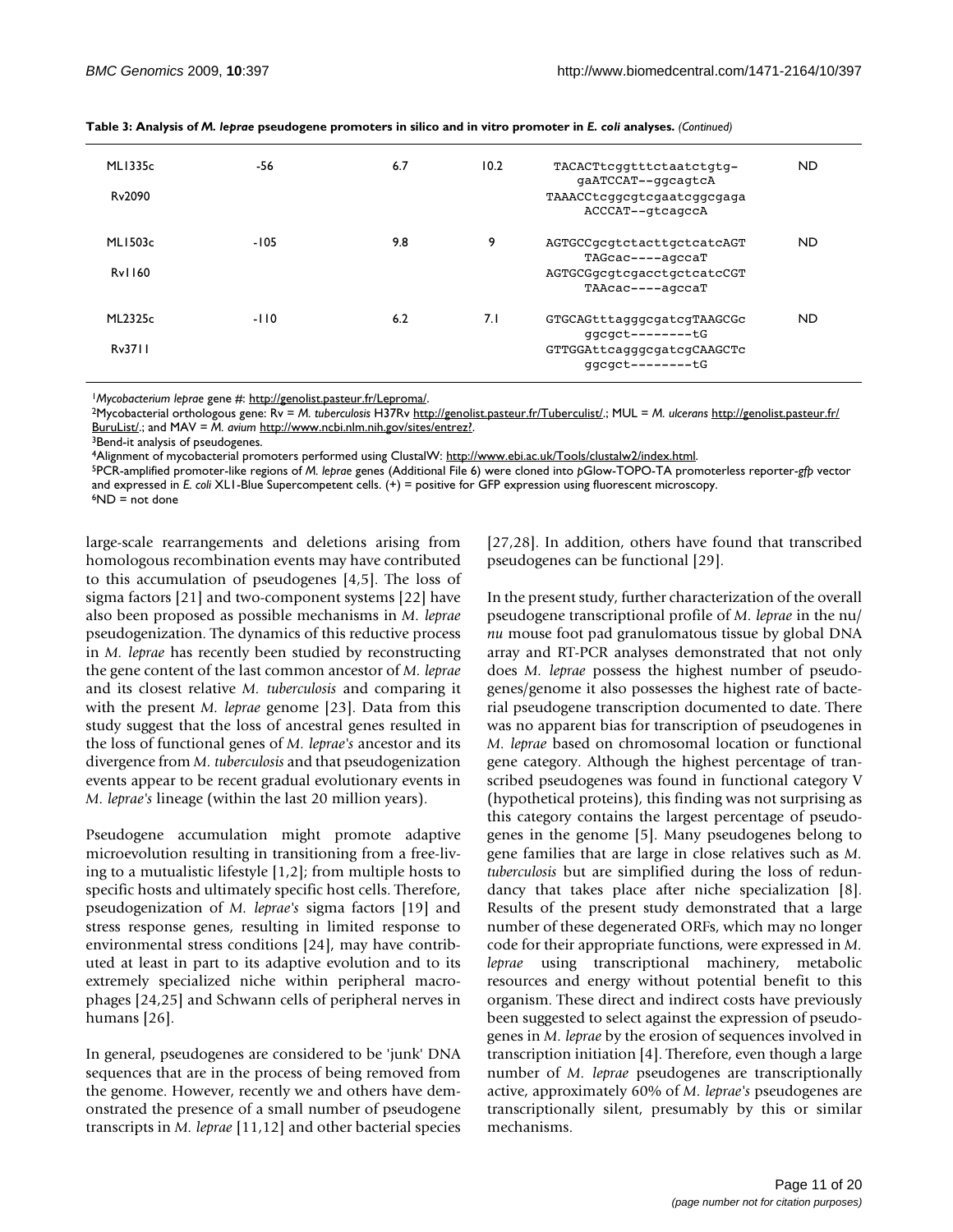

**Ribosome binding strength of** *M leprae* **genes**. Graphs show the relative ribosomal binding strength of *M. leprae*  genes. Panel A shows free energy values of the binding between the 3' sequence of the 16S rRNA and the region upstream of pseudogenes and ORFs. The position of the start codon of the genes is denoted by Pos (0). Lower values indicate stronger binding strength. Panel B shows the RBS ratios of *M. leprae* pseudogenes and their corresponding *M. tuberculosis* homologs.

*In silico* analysis of transcribed pseudogenes suggested potential mechanisms for their transcription. Their positioning within gene clusters (operon-like organizations), or downstream of transcribed ORFs, along with the paucity of intrinsic terminators between functional ORFs and transcribed pseudogenes implies that several pseudogenes are transcribed via a read-through manner. These data support a previous study which demonstrated that  $\sim$ 74% of *M. leprae* ORFs lacked detectable intrinsic transcriptional terminators [16]. An exception to this was found in the present study when the transcriptional pair ML0180c-ML0179c (pseudogene), containing a strong terminator sequence  $(\Delta G - 38.4)$  within the ML0180c coding region, was found to be transcribed as a single gene transcript product. The question is why is the terminator not functional? Previous work by our group has shown that terminators do not function if they are inside coding regions.



#### **Figure 7**

**Mean Shine-Dalgarno (SD) conservation for individual** *M. leprae* **genes**. This graph shows the SD sequence conservation measured for individual *M. leprae* genes by calculating the difference between the minimum and maximum ribosome binding strength along the 30 bp upstream of gene start, SD (con 1), and by calculating the difference between the minimum ribosome binding strength along the 30 bp and the value at position zero, SD (con 2). Data indicate Means  $\pm$ S.E for each gene category.

There could be various reasons for this, prominently the presence of ribosomes or formation of antitermination complexes. In this case, the terminator is inside the pseudogene coding region and factor(s) which prevent termination functions inside coding regions could come into play. Sequences upstream and downstream of terminators have also been shown to be important in some cases. These could be the reason(s) for its lack of functioning. Also it must be noted that  $\Delta G$  is an important, but not the sole indicator of terminator efficiency. In fact, our work has also shown that most terminators in *M. leprae* have a ΔG lower than this value.

The present study also demonstrated that *rho* (ML1132) and *ndk* (ML1469c), a nucleoside diphosphate kinase associated with its activity [30], were among the 1353 genes expressed. However, to date nothing is known about *rho*-dependent transcript termination in *M. leprae* and therefore, the significance of this for pseudogene gene expression is unknown. In addition co-transcription of genes of unrelated function has been shown in intracellular species that have undergone massive genome reduction and low selection strength such as *Buchnera*, where after the elimination of DNA segments that included promoter regions, two unrelated genes ended up physically linked [31] and were shown by microarray analysis to be co-transcribed [32]. Thus, these imperfect regulatory mechanisms in which promoter-less ORFs or pseudogenes are unnecessarily expressed may not be uncommon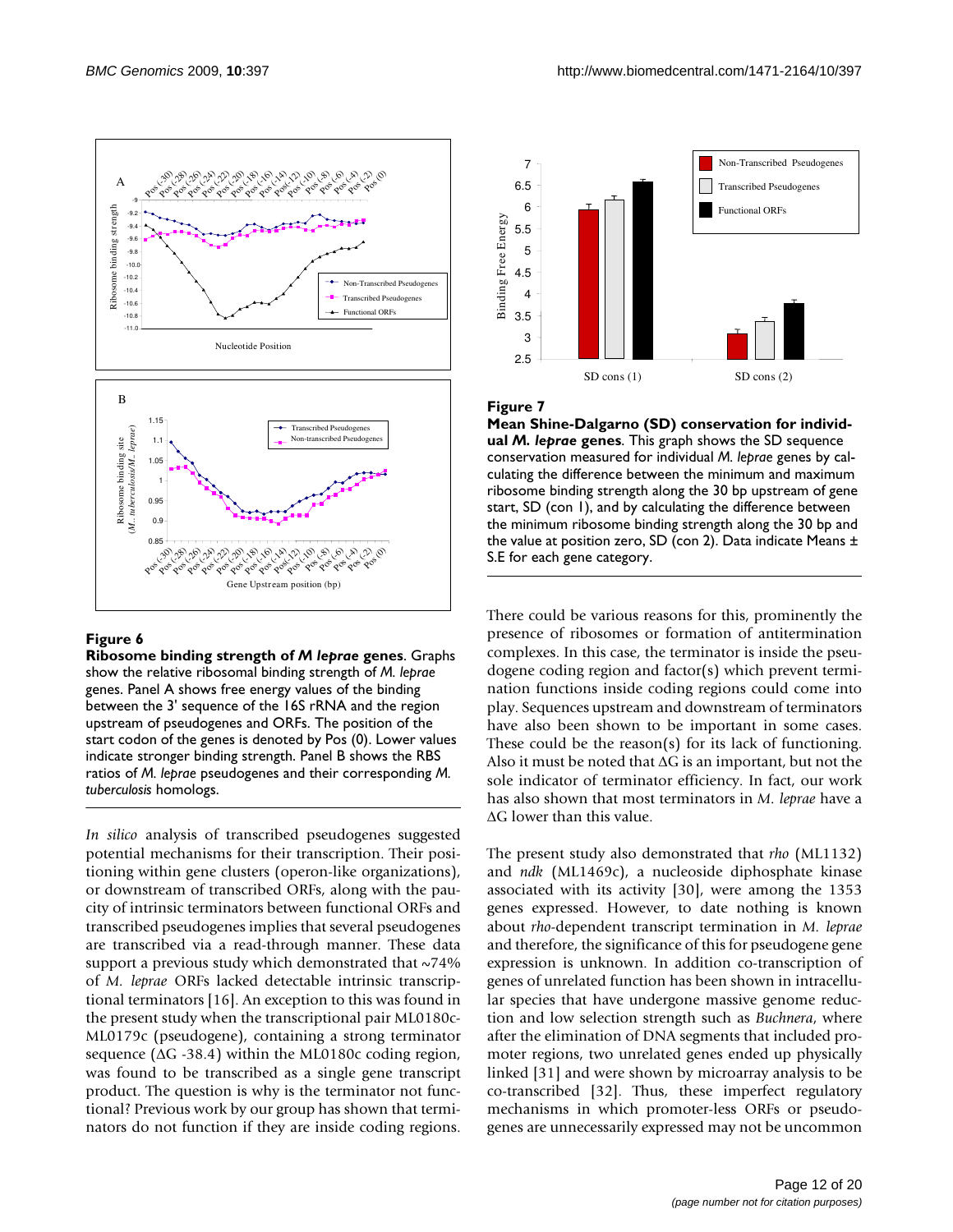

# Stop Codons/Pseudogene

**Translational stop codons within transcribed** *M. leprae* **pseudogenes**. These graphs show *M. leprae* transcribed pseudogenes containing translational stop codons (UAA, UGA, or UAG). The number of in-frame (5'3' frame 1) stop codons/pseudogene was identified in silico by translation of the DNA sequence for each pseudogene <http://genolist.pasteur.fr/Leproma/>. using (ExPasy Translate Tool: [http://us.expasy.org/tools/dna.html\)](http://us.expasy.org/tools/dna.html): Panel A shows the % of transcribed pseudogenes containing the specified number of stop codons/pseudogene (e.g. 1–5, 6–10, etc), obtained by dividing the number of transcribed pseudogenes within each group by that of the total number of transcribed pseudogenes with stop codons; Panel B shows the % transcribed pseudogenes in each group containing translational start codons, obtained by dividing the number of transcribed pseudogenes within each group containing translational start codons by that of the total # pseudogenes with stop codons and translational started codons; Panel C, shows the # of stop codons/group as a function of gene length in base pairs (bp). The mean and standard deviation of the of the gene length (bp) from each group were compared to that of the other groups using GraphPad InStat software and all groups were significantly different (*p* < 0.001) from all other groups except for 21–25 vs 26– 40.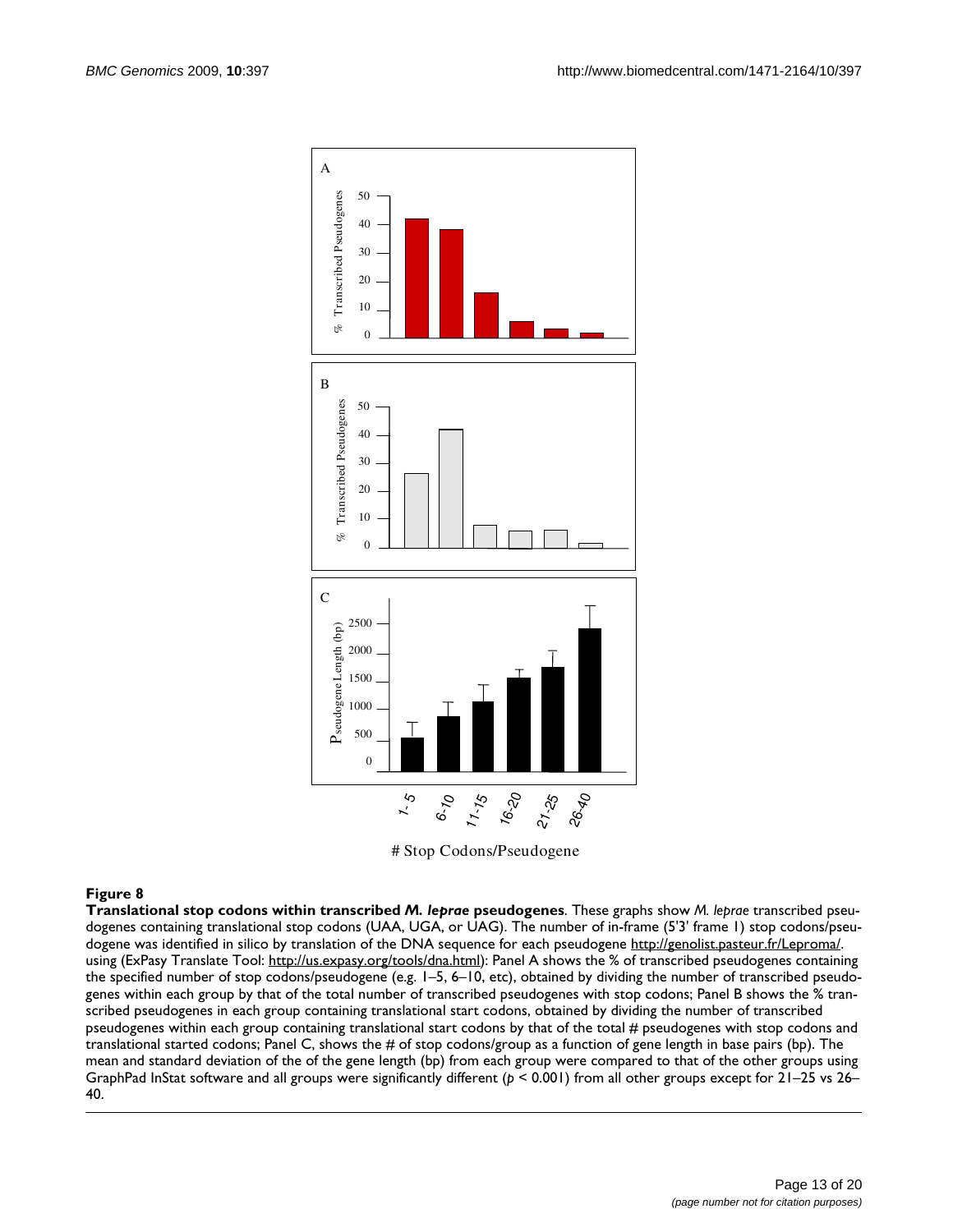

**Functionality of** *M. leprae* **genes with a functional homolog in** *M. tuberculosis* **using Ka/Ks ratio analysis**. This graph contains frequency histograms of ratios of nonsynomous (Ka) vs. synonymous (Ks) nucleic acid substitutions of *M. leprae* genes when compared to their homologous genes in *M. tuberculosis*. Panel A represents the frequency histogram for Ka/Ks ratios of *M. leprae* functional ORFs. Panel B represents the frequency histogram for Ka/Ks ratios of *M. leprae* pseudogenes that have a functional homolog in *M. tuberculosis* H37Rv.

in species undergoing low selection strength, such as those under episodes of genetic drift and small population sizes.

However, not all *M. leprae* pseudogenes appear to rely on read-through transcription as a mechanism of transcription. Putative promoters were identified in silico in the upstream region of *M. leprae* pseudogenes. When 10 of these were tested for promoter activity in a promoterless reporter *E. coli* system, all were positive. Therefore, while the selection against the expression of pseudogenes in *M. leprae* by the erosion of sequences involved in transcription initiation appears to be an effective transcriptional mechanism for "silencing" *M. leprae* pseudogenes, the presence of functional promoters contributes to pseudogene transcription in *M. leprae*.

Prokaryotic mRNAs generally contain within their 5'- UTRs an SD sequence that serves as a ribosome-binding site [33]. The loss of functional SD sequences results in the lack of efficient translational capability and therefore results in a reduction or loss of protein production. Recently it has been reported that the SD sequences of *M. leprae* pseudogenes are highly degraded or degenerate suggesting that translation is impaired in nonfunctional open reading frames (pseudogenes) in this pathogen and that this potentially reduces the metabolic investment on faulty proteins because, although pseudogenes can persist for long time periods in the genome, they would be effectively "silenced" [4]. The present study confirmed these results and further demonstrated that although they have lower ribosomal binding strength than ORFs, transcribed pseudogenes have higher ribosomal binding strength than non-transcribed pseudogenes. Therefore these data strongly suggest that some transcribed pseudogenes are actually translated in *M. leprae*. To test this hypothesis, the promoter, SD (strong ribosomal binding strength), start codon and partial coding region of the *pyrR* (ML0531) pseudogene was fused into the *gfp* gene in a promoterless reporter plasmid lacking a SD site and was transformed into *E. coli*. Results of this preliminary experiment suggested that the *pyrR* SD site initiated ribosomal binding and resulted in the translation of the *pyrR*-*gfp* fusion protein product yielding the green fluorescent phenotype. Thus, although the results of this study indicate that most pseudogenes have either no recognizable SD or weak SD sequences for binding to the anti-SD sequence of the 3' region of the 16S rRNA, some of the transcribed pseudogenes have intact ribosome-binding sequences of similar strength to the orthologs in *M. tuberculosis*.

In addition, the current study demonstrated that the majority of transcribed pseudogenes lack traditional prokaryotic translational start codons. It has been shown that alteration of start codons results in loss of translational efficiency [32,33]. Even though the lack of these sequences in the majority of *M. leprae* pseudogene transcripts appears to be an effective mechanism for translational "silencing", to date this has not yet been experimentally confirmed.

In-frame stop codons (elementary property that distinguishes a pseudogene from a functioning gene) were present in 95% of transcribed pseudogenes, whether or not they contained start codons. Therefore, if translation of transcribed pseudogenes initiates, a truncated protein product should result from the majority of *M. leprae* pseudogenes. In rare instances, the protein fragment is still functional as bad codons can also be bypassed or edited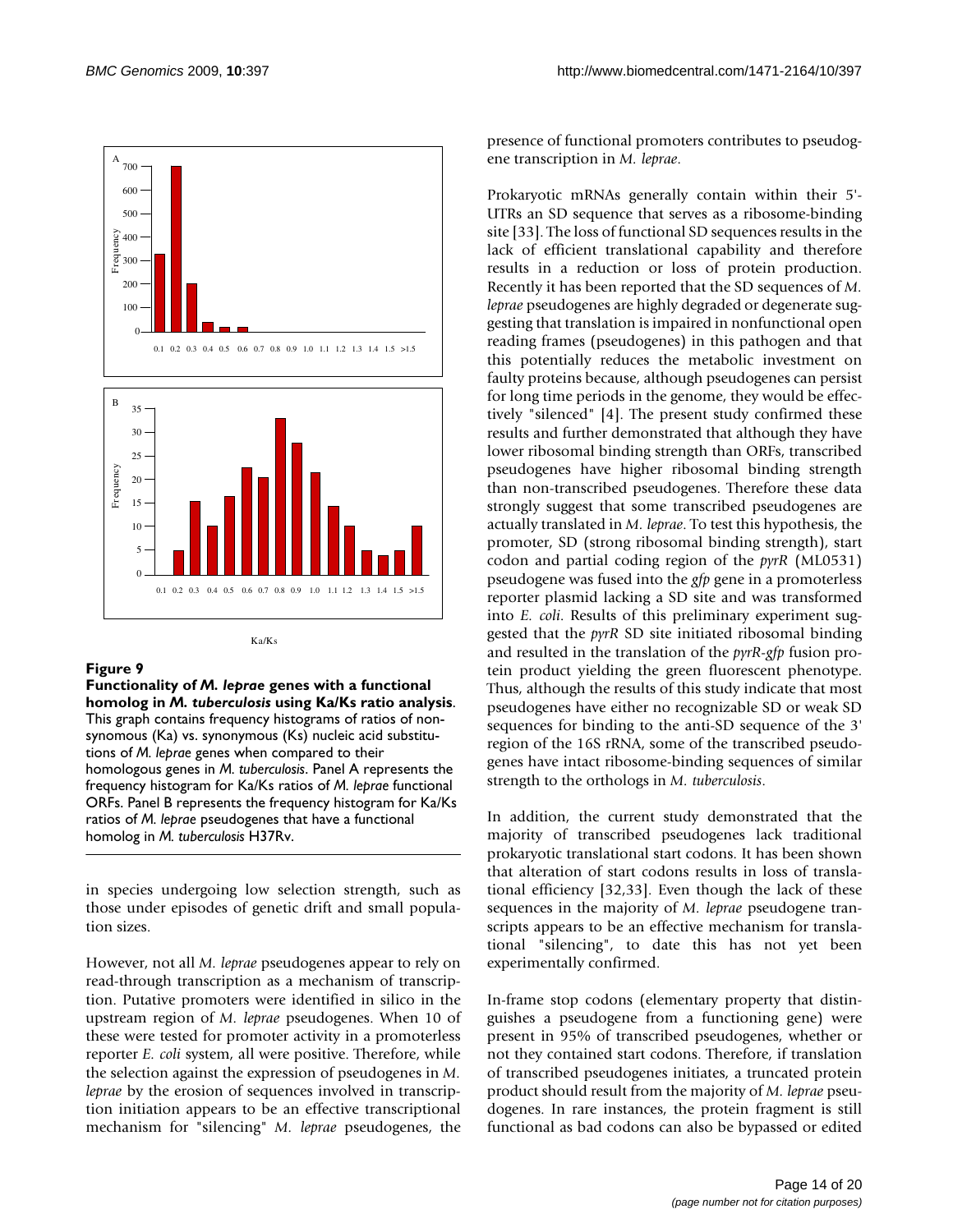

**Cloning and protein expression of the** *pyrR* **pseudogene in** *E. coli*. Crude cell lysates of recombinant BL21-Star *E. coli*  cells containing the *M. leprae pyrR* pseudogene (*E. coli*::pET200/D/TOPO/ML*pyrR*) were separated on 4–20% SDS-PAGE gradient gels, and the histidine epitope was detected by Western blotting using the Anti-Xpress™ antibody: Panel A, shows the *M. leprae pyrR* pseudogene sequence for PCR amplification, yellow bases depict primers for PCR, the numbered sequences are the coding region; Panel B, is an SDS-PAGE gel stained with commassie brilliant blue, containing proteins from the recombinant *E. coli* strains: Lane 1, Kaleidoscope Prestained Standards Invitrogen #161-0324; Lane 2, *E. coli*::pET200/D/lacZ; Lane 3, *E. coli*::pET200/D/lacZ, IPTG-induced 18 hr; Lane 4, *E. coli*::pET200/D-TOPO/ML*pyrR*; Lane 5, *E. coli*::pET200/D-TOPO/ML*pyrR*, IPTG-induced 18 hr. Panel C represents a Western blot for the histidine epitope on the recombinant *E. coli*::pET200/D-TOPO/ ML*pyrR* using crude cell lysates from IPTG-induced 18 hr samples: Lane 1, *E. coli*::pET200/D/lacZ; Lane2, *E. coli*::pET200/D/ TOPO/ML*pyrR*.

at the level of mRNA by recoding mechanisms. Recoding is the reprogramming of mRNA translation by localized alterations in the standard translational rules and recoding products can play critical cellular roles [34]. Typically three classes of recoding are known: 1) frameshift recoding; 2) bypass (hopping) recoding; and 3) codon redefinition involving site-specific recognition (usually but not limited to stop codon). Recoding is utilized in the expression of a minority of genes in probably all organisms and has been documented in *M. avium*, [Selenocysteine incorporation at the stop codon (UGA) to yield formate dehydrogenase [http://recode.genetics.utah.edu/](http://recode.genetics.utah.edu/display.cfm#fdh_s_pro_mavi) [display.cfm#fdh\\_s\\_pro\\_mavi](http://recode.genetics.utah.edu/display.cfm#fdh_s_pro_mavi)]. To date recoding has not been documented in *M. leprae* or its close relative *M. tuberculosis*. However, if recoding does occur in *M. leprae*, it is unlikely that transcripts would be recoded to yield full length sequences when multiple stop codons occur in a single coding sequence. It is estimated that 80% of transcribed pseudogenes contain at least 3 stop codons within their sequence and 90% of these pseudogenes have < 50% of the predicted full-length protein when compared to the *M. tuberculosis* homolog due to deletion mutations. Therefore, it is predicted that if translated, these sequences will result in truncated proteins.

Using the non-synonymous to synonymous substitutions analysis as a measure of potential functionality of pseudogenes, we showed that only one third of these genes had similar Ka/Ks ratios to functional genes, regardless of whether they are transcribed or not. As explained above, this is an upper limit because part of the analyzed sequence evolution corresponds to the *M. tuberculosis* functional orthologs and because the pseudogenization process could be recent for some genes and therefore their Ka/Ks ratios would be close to normal. Therefore, although the number of pseudogenes for which unambiguous Ka/Ks ratios could be obtained was small, and at least one of these with a low Ka/Ks ratio was translated, these data suggest that most transcribed pseudogenes are in the process of degradation. However, this is an upper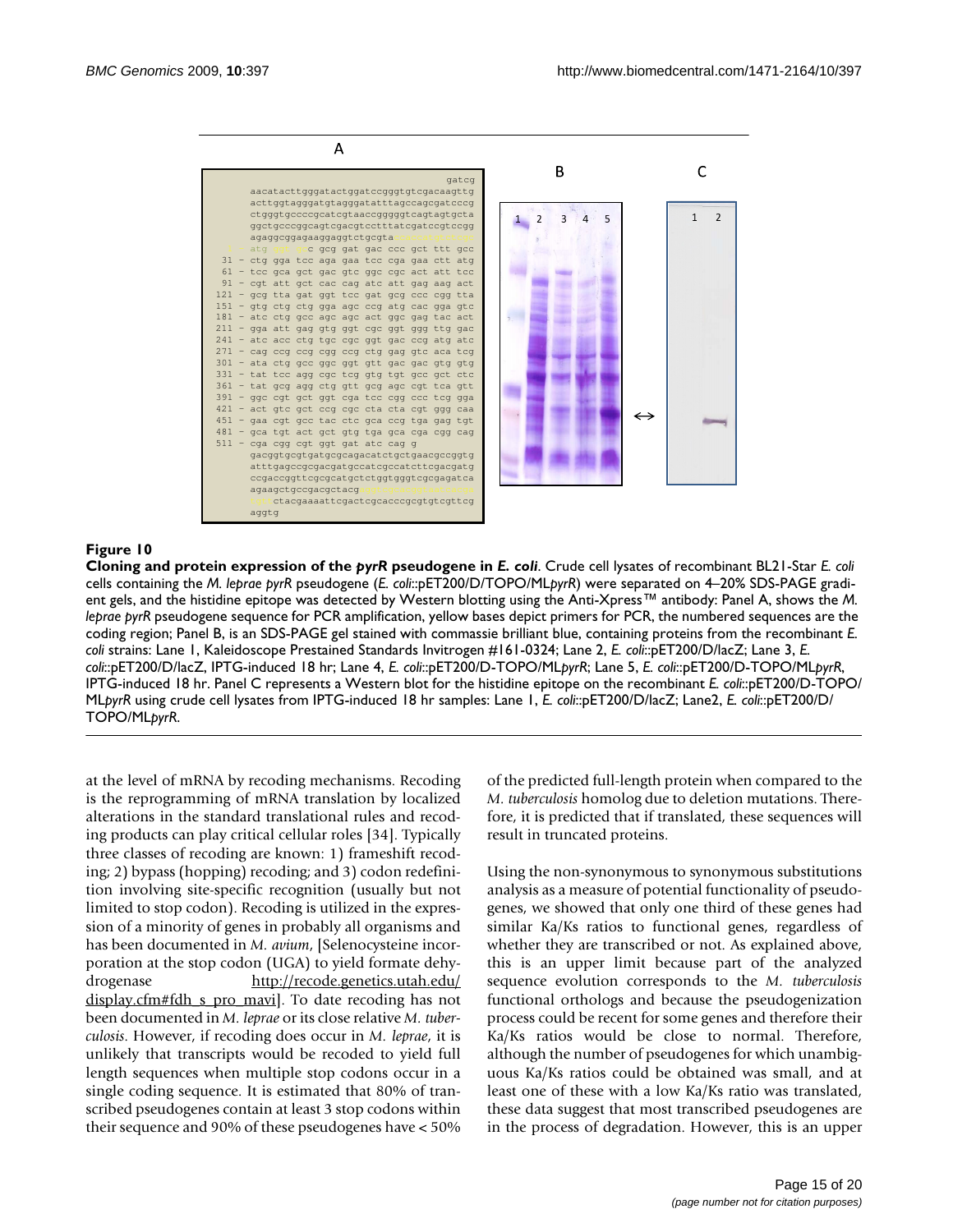estimate because of the potential short time passed after pseudogenization and because part of the substitutions correspond to the functional homolog in *M tuberculosis* taken as reference. Additional support for these conclusions is that even though protein expression data has demonstrated the presence of > 300 proteins in protein extracts from armadillo-derived *M. leprae*, no pseudogene products were identified [14,15].

# **Conclusion**

The data presented in this study strongly suggest that even though a large number of *M. leprae's* pseudogenes are transcriptionally active, translational "silencing" mechanisms ensure that valuable metabolites and energy are not wasted to produce proteins from the majority of these transcripts which have no apparent benefit for cellular survival or growth of *M. leprae*. However, it is unclear whether these pseudogene transcripts have an additional detrimental effect on *M. leprae*. Nevertheless, some pseudogene transcripts do appear to be capable of producing protein products. These genes and their potential translational products need to be studied more extensively to understand their full biological impact on *M. leprae*.

# **Methods**

# *RNA purification and cDNA production*

*M. leprae* was purified from the granulomatous hind footpad tissue of four individual nu/*nu* nude mice, six months post-infection as previously described [\[35](#page-19-0)]. *M. leprae* RNA was purified from individual bacterial preparations as previously described using TRIzol® (Invitrogen, Carlsbad, CA), FastPrep Blue RNA tubes and mechanical extraction using a FastPrep® 120 Instrument [[36](#page-19-1)]. DNA was removed from these preparations using the Turbo DNA-free™ kit (Ambion, Austin, TX). DNA-free RNA aliquots were then stored at -80°C. This RNA was used for DNA microarray analysis or converted to cDNA for RT-PCR analysis using 1 μg RNA and the Advantage RT-for-PCR Kit (BD Bio-Sciences, Clontech, Mountain View, CA) using random hexamers. Controls for DNA contamination consisted of 1 μg RNA incubated with the reverse transcription reagents, excluding the reverse transcriptase (RT-). Template cDNA was also made from BALB/c mouse spleen total RNA (BD Biosciences, Clontech).

# *M. leprae gene expression by microarray analysis*

*M. leprae* whole genome DNA microarrays representing the 1,614 annotated ORFs and 1,133 identified pseudogenes, were obtained from the Leprosy Research Support and Maintenance of an Armadillo Colony Post-Genome Era, Part I: Leprosy Research Support Contract (NO1 AI-25469) at Colorado State University. Microarray experiments were performed using previously described protocols [37]. Microarrays were scanned using a Bio-Rad VersArray Chip Reader (Bio-Rad, Carlsbad, CA) and using SpotFinder Software (manufacturer) to quantify fluorescence. Genes were positive for transcription if the average mean signal to noise ratios (SNR) were > 2-fold for samples analyzed. Transcribed pseudogenes were then mapped to the *M. leprae* chromosome and functional gene categories which have transcribed pseudogenes were identified [http://www.sanger.ac.uk/Projects/M\\_leprae/.](http://www.sanger.ac.uk/Projects/M_leprae/)

# *RT-PCR amplification*

To validate  $\sim$ 20% of genes positive by microarray analysis, RT-PCR was performed using Thai-53 *M. leprae* cDNA, primers for PCR amplification [based on gene sequences from the *M. leprae* TN genome [http://genolist.pasteur.fr/](http://genolist.pasteur.fr/Leproma) [Leproma/](http://genolist.pasteur.fr/Leproma) using PrimerQuest <http://www.idtdna.com>], and PCR analysis using recommended primer annealing temperature and 40 cycles of PCR. *M. leprae* DNA (1 ng) was used as a positive control. Reactions without reverse transcriptase (RT (-) reactions), buffer and mouse cDNA were used as negative controls for each assay. Amplicons were observed in ethidium bromide-stained 2% agarose gels using Gel Doc 2000 Gel Documentation System (Bio-Rad) and the amplicon sequence was confirmed using automated DNA sequencing.

#### *Identification of transcriptional read-through mechanisms*

To identify *M. leprae* pseudogenes potentially transcribed as a result of read-through transcription, the presence of these pseudogenes within gene clusters or directly downstream of transcribed ORFs was analyzed using Gene Cluster analysis (GeneChords[-http://genomics10.bu.edu/](http://genomics10.bu.edu/cgi-bin/GeneChords/GeneChords.cgi) [cgi-bin/GeneChords/GeneChords.cgi](http://genomics10.bu.edu/cgi-bin/GeneChords/GeneChords.cgi)) and the *M. leprae* TN mapping data <http://genolist.pasteur.fr/Leproma/>. *M. leprae* cDNA was used as the template to amplify fragments representing the read-trough products of predicted size using PCR and forward primers within the upstream ORFs and reverse primers within the pseudogenes or in the genes downstream of the pseudogene (Fig. 3A). Products were analyzed for their predicted fragment sizes using agarose gel electrophoresis and the DNA sequence of the resultant PCR amplicons was confirmed by automated DNA sequencing.

# *Identification of stem loop structures indicative of intrinsic termination sequences*

Since read-through transcription relies on the absence of transcript termination structures between the 3'-UTRs of transcribed ORFs and downstream genes or pseudogenes, the presence of stem loop structures, indicative of intrinsic terminators, was investigated in the annotated genome of *M. leprae* TN strain using the algorithm Genome Scanner for Terminators (GeSTer) [16,38]. The program accepts whole genome sequence information from GenBank (NCBI), and searches the sequences -20 to +270 with respect to the stop codon in the 3'-UTR of upstream ORFs for palindromic sequences, which could potentially form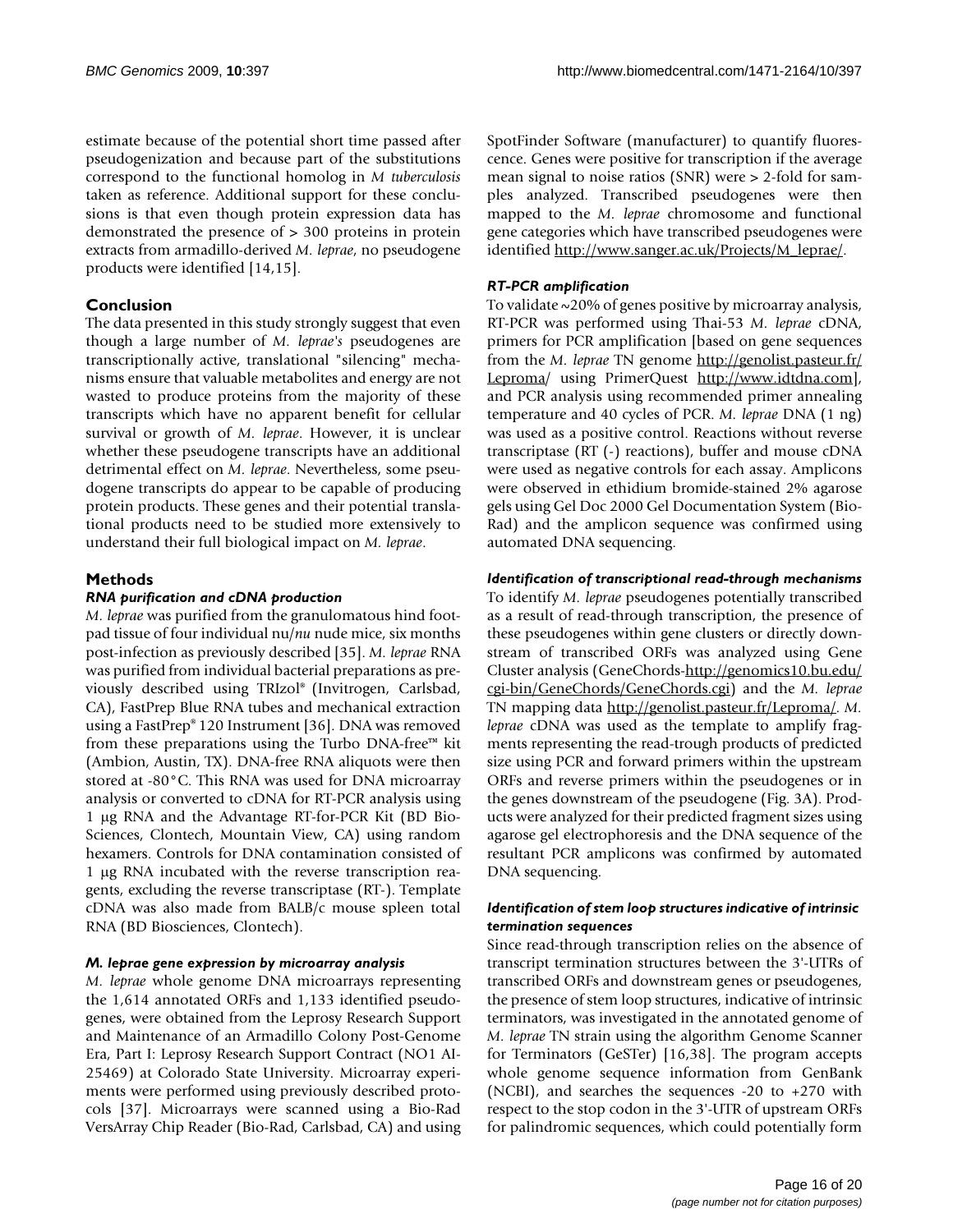stem-loop structures when transcribed. It then sorts out the structures based on their ΔG. GeSTer further defines a genomic  $\Delta G_{\text{cutoff}}$  which is a function of the genomic G+C content of the bacterial species. Palindromic structures with ΔG value more negative than this cut-off are only considered as potential intrinsic terminators.

#### *In silico identification of putative pseudogene promoters*

Independent pseudogene transcription requires the presence of functional a promoter in the (5'UTR) of these genes. Promoters need DNA bend regions as the RNA polymerase complex initiates strand separation at the promoter -10 regions [39]. Putative pseudogene promoters were located by DNA curvature (bend) analysis [40,41] with the "bend-it" server [http://hydra.icgeb.trieste.it/dna/](http://hydra.icgeb.trieste.it/dna/index.php) [index.php](http://hydra.icgeb.trieste.it/dna/index.php) using DNase I parameters [42] and the consensus bendability scale [42] with a 31 size sliding window and simple smoothing of plots. Upstream 200–300 nucleotide plots of intrinsic curvature, bendability, complexity and GC content troughs were used to locate promoter regions through coincidence of peaks and troughs. Intrinsic curvature peak heights of less than 5 degrees per helical turn were discarded [42]. The *sigA* promoter region 38 was used as a standard [43]. When these peaks and troughs coincided, the region was assigned a putative promoter site. To avoid pseudogenization effects on upstream regions it was necessary to use ClustalW alignments with upstream regions from normal mycobacterial genes of the Mtb complex, the MMAR-MUL and MAV-MAP complexes. If alignments could not be made, the ML data was discarded. ClustalW [http://www.ebi.ac.uk/Tools/clustalw2/](http://www.ebi.ac.uk/Tools/clustalw2/index.html) [index.html](http://www.ebi.ac.uk/Tools/clustalw2/index.html) cross-species mycobacterial DNA alignments were used to assign putative promoter -10, -35 elements, initiation sites (I) and start codons to the predicted promoter-like regions and determine the distance (bp) of the promoter upstream from the start codon.

#### *In vitro promoter analysis*

To further characterize pseudogene promoters previously identified by "bend-it" DNA curvature and alignment analyses, approximately 150 bp fragments of upstream sequence of 10 pseudogenes containing putative promoter regions were amplified from *M. leprae* Thai-53 DNA using standard PCR, primers (Additional File 6) and cloned into the *p*Glow-TOPO-TA vector which contains a promoterless Cycle 3 GFP mutant reporter from the *p*Glow-TOPO-TA-Expression-Kit (Invitrogen). *E. coli* XL1- Blue Supercompetent cells were then transformed with these plasmids. Fluorescence was analyzed from ampicillin-resistant (100 μg/ml ampicillin in Luria Bertani agar) bacterial clones by mixing a portion of each colony with 10 μl sterile PBS and placing the bacterial suspension onto a glass slide. A cover slip was applied and slides were examined using a Nikon Eclipse E400 fluorescent microscope using a FITC/gfp filter (excitation/emissionmaxima

of 480 nm/560 nm). Positive clones were considered those that contained fluorescence levels above cultures that contained only the *p*Glow-TOPO-TA re-circularized vector.

# *Prediction of pseudogene translational potential*

The translational potential for transcribed pseudogenes was determined *in silico* by analysis of start codons (AUG, GUG, and UUG) at the 5' end of predicted pseudogenes using the *M. leprae* TN strain genome sequence [http://](http://genolist.pasteur.fr/Leproma/) [genolist.pasteur.fr/Leproma/](http://genolist.pasteur.fr/Leproma/). Since the ability of a transcript to be translated appears to be dependent on conservation of SD sequences which bind the transcript to its complementary sequence in the 3'region of the 16S rRNA, upstream regions of these pseudogenes were examined for SD binding strength using previously described protocols [44]. These procedures calculate, based on base pair formation rules [45], the free energy values for the binding of the 3' end of the 16S rRNA with the region preceding each ORF at different positions (position zero indicates gene start). Lower free-energy values indicate higher binding strength. Estimates of SD sequence conservation for individual ORFs were obtained by quantifying the difference between the maximum and minimum free energy along the 50 nucleotides preceding the start of the gene (Method 1) and the difference between the free-energy value at position zero and the minimum value along the preceding 50 nucleotides (Method 2). Based on SD sequence conservation in *M. tuberculosis*, which has not undergone a pseudogenization process, values > 7 and 5 were taken as indicative of a conserved, functional SD region by the first and second measure, respectively.

# *Prediction of pseudogene functionality*

The translational potential for transcribed pseudogenes was also investigated by estimating selection strength by calculating the rates of synonymous (Ks) and nonsynonomous (Ka) DNA substitutions (Ka/Ks ratios) in these sequences and compared to their corresponding functional homologs in *M. tuberculosis* H37Rv. Sequences of *M. leprae* pseudogenes and their corresponding *M. tuberculosis* H37Rv functional homologs were aligned using the program Pileup of the GCG Wisconsin package (Genetics Computer Group 1997). Only unambiguous alignments were considered. Rates of synonymous and non-synonymous substitutions were calculated using the Diverge command in GCG that applies Li's algorithm [46] with modifications [47]. The Ka/Ks ratio is indicative of selection strength: in functional genes, synonymous substitutions are more frequent than replacement substitutions. Nevertheless, the mean ratio was also calculated for *M. leprae* functional ORFs for comparison to pseudogenes. Typically in other bacteria if the Ka/Ks ratio is around 1, substitutions are equally frequent at all three codon positions and the ORF is likely to be a pseudogene. However,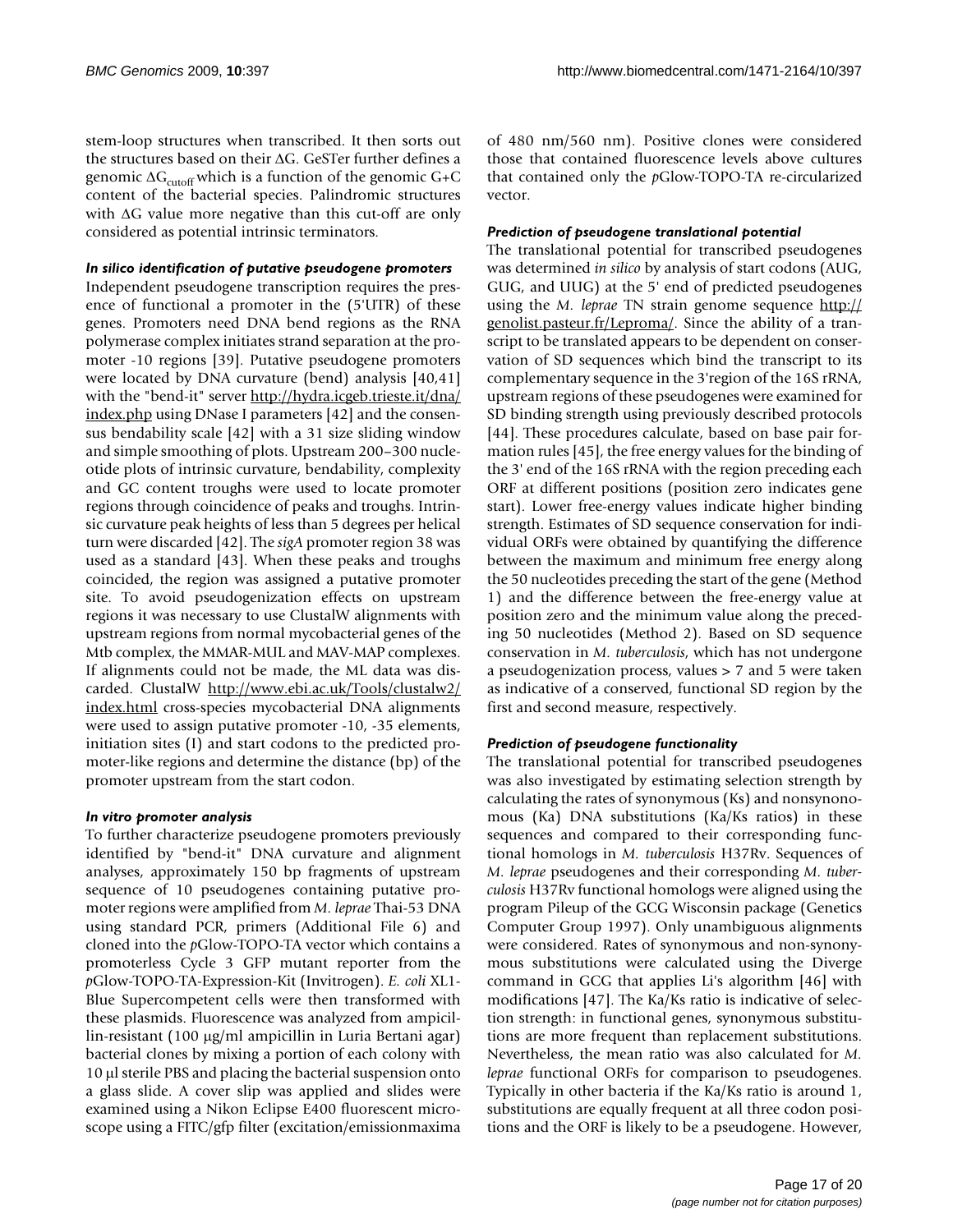only 216 pseudogenes could be analyzed because of lack of homology with *M. tuberculosis*, alignment ambiguity, or because the start codon and/or reading frame could not be unequivocally identified.

A subset of transcriptionally active pseudogenes with translational start codons were further analyzed to determine the percentage of the predicted full-length protein of pseudogene when compared to the *M. tuberculosis* H37Rv homolog (% Rv) using the deduced translated protein sequences for *M. leprae* ExPasy Translate Tool [http://](http://us.expasy.org/tools/dna.html) [us.expasy.org/tools/dna.html](http://us.expasy.org/tools/dna.html) and ClustalW alignment <http://www.ebi.ac.uk/Tools/clustalw2/index.html>to the *M. tuberculosis* homolog.

#### *Cloning and expression of the pyrR pseudogene protein*

Primers designed to amplify the coding region corresponding to the entire 532 bp coding region of the *pyrR* pseudogene (including stop codons at codon 158 and 166 and beyond the end of the coding sequence) from Thai-53 DNA and containing CACC on the 5'terminus of the forward primer (Fig. 10A) were used with standard PCR and directionally cloned into the linearized, topoisomerase Iactivated Champion™ pET200/D-TOPO vector (Invitrogen), containing an N-terminus 6× His-tag, an N-terminal tag of a β-galactosidase and T7*lac* promoter for high-level expression, and transformed into One Shot® BL21 Star™ (DE3) and Top10 for storage (Invitrogen) according to manufacturer's recommendations. A kanamycin-resistant (50 μg/ml in LB agar) clone BL21 Star™ was verified to contain the *pyrR* insert by PCR and subsequent automated DNA sequencing (*E. coli::*pET200/D-TOPO/ML*pyrR*). A culture was grown to an  $OD_{600} = 0.6$  and induced for several hours with a final concentration of 1 mM isopropyl β-D thiogalactopyranoside (IPTG) (Sigma-Aldrich, St. Louis, MO). Crude cell lysates from both non-induced and induced *E. coli::*pET200/D-TOPO/ML*pyrR* after 18 hr incubation at 37°C were separated using a SDS-PAGE (4% to 20% discontinuous gradient polyacrylamide gel, stained with coomassie brilliant blue (Bio-Rad), and compared against Kaleidoscope Pre-stained Standard markers (Bio-Rad). A Western blot using the Anti-Xpress<sup>™</sup> antibody (Invitrogen) was used to verify the presence of the polyhistidine epitope on the recombinant protein product. Crude cell lysates from *E. coli::*pET200/D-TOPO/lacZ (Champion™ pET200/D-TOPO vector Kit), treated under the same conditions described above, were used as a control for this experiment however, this control lacked the histidine epitope tag.

#### *Statistical analysis of data*

Statistical analysis of data for this study was obtained from the comparison of means and standard deviations of raw data and performed using One-way Analysis of Variance (ANOVA) using Tukey-Kramer Multiple Comparisons Test GraphPad InStat software. All data with *p* < 0.05 were considered significant.

# **Authors' contributions**

DLW: Project manager, experimental design, bioinformatics, manuscript writing and editing. TLP and ANM: Bioinformatics, cloning and promoter analysis, RNA purification, RT-PCR validation experiments and cloning and expression of PyrR protein. RS and AA\*: *M. leprae* DNA microarray experiments and analysis, and assistance with writing and editing manuscript. VN and AM: Intrinsic terminationexperiments and assistance with writing and editing manuscript. AM: SD and Ka/Ks analyses and assistance with writing and editing manuscript. NM: Promoter "bend-it" and promoter alignment analysis and assistance with writing and editing manuscript. MM: Assistance with editing manuscript. TPG: Assistance with protein expression, experimental design and editing manuscript.

\***Passed away before completion of the manuscript**.

# **Additional material**

#### **Additional file 1**

*Transcriptional profile of* **M. leprae** *Thai-53 from the granulomatous foot pad tissue of nu/***nu** *mouse using DNA microarray and RT-PCR analysis. The* M. leprae *gene transcripts detected using DNA microarray analysis experiments were performed using previously described protocols [37]. Microarrays were scanned using Bio-Rad VersArray Chip Reader and SpotFinder software to quantify fluorescence. Genes were positive for transcription if signal-to-noise ratios (SNR) were > 2-fold (raw data was deposited the public repository NCBI's Gene Expression Omnibus (GEO and are accessible through GEO Series accession number GSE17191 study at: [http://www.ncbi.nlm.nih.gov/geo/query/](http://www.ncbi.nlm.nih.gov/geo/query/acc.cgi?acc=GSE17191) [acc.cgi?acc=GSE17191.](http://www.ncbi.nlm.nih.gov/geo/query/acc.cgi?acc=GSE17191) In addition, some gene transcripts were detected using RT-PCR and some of which have been previously published [11].* 

*<sup>1</sup>*Mycobacterium leprae *gene #:<http://genolist.pasteur.fr/Leproma/>. 2*Mycobacterium tuberculosis *gene #: [http://genolist.pasteur.fr/Tuber](http://genolist.pasteur.fr/Tuberculist/)  [culist/](http://genolist.pasteur.fr/Tuberculist/). 3Gene List: [http://www.sanger.ac.uk/Projects/M\\_leprae/.](http://www.sanger.ac.uk/Projects/M_leprae/) 4*M. leprae *pseudogenes which have tested positive using for* M. leprae *gene transcripts using reverse transcriptase-PCR and cDNA from nude mouse footpad-derived* M. leprae *Thai-53. 5Data used with permission from Patrick Brennan [14,15].*

Click here for file

[\[http://www.biomedcentral.com/content/supplementary/1471-](http://www.biomedcentral.com/content/supplementary/1471-2164-10-397-S1.xls) 2164-10-397-S1.xls]

# **Additional file 2**

*Intrinsic terminators in* **M. leprae***. This table gives predicted intrinsic terminators in the upstream region of* M. leprae *genes as a function of the genomic G+C content and palindrome-like structures with* Δ*G < -14 are considered as potential intrinsic terminators [16]. 1*Mycobacterium leprae *gene #: [http://genolist.pasteur.fr/Leproma/.](http://genolist.pasteur.fr/Leproma/) 2Algorithm Genome Scanner for Terminators (GeSTer) [16,38].* Click here for file

[\[http://www.biomedcentral.com/content/supplementary/1471-](http://www.biomedcentral.com/content/supplementary/1471-2164-10-397-S2.xls) 2164-10-397-S2.xls]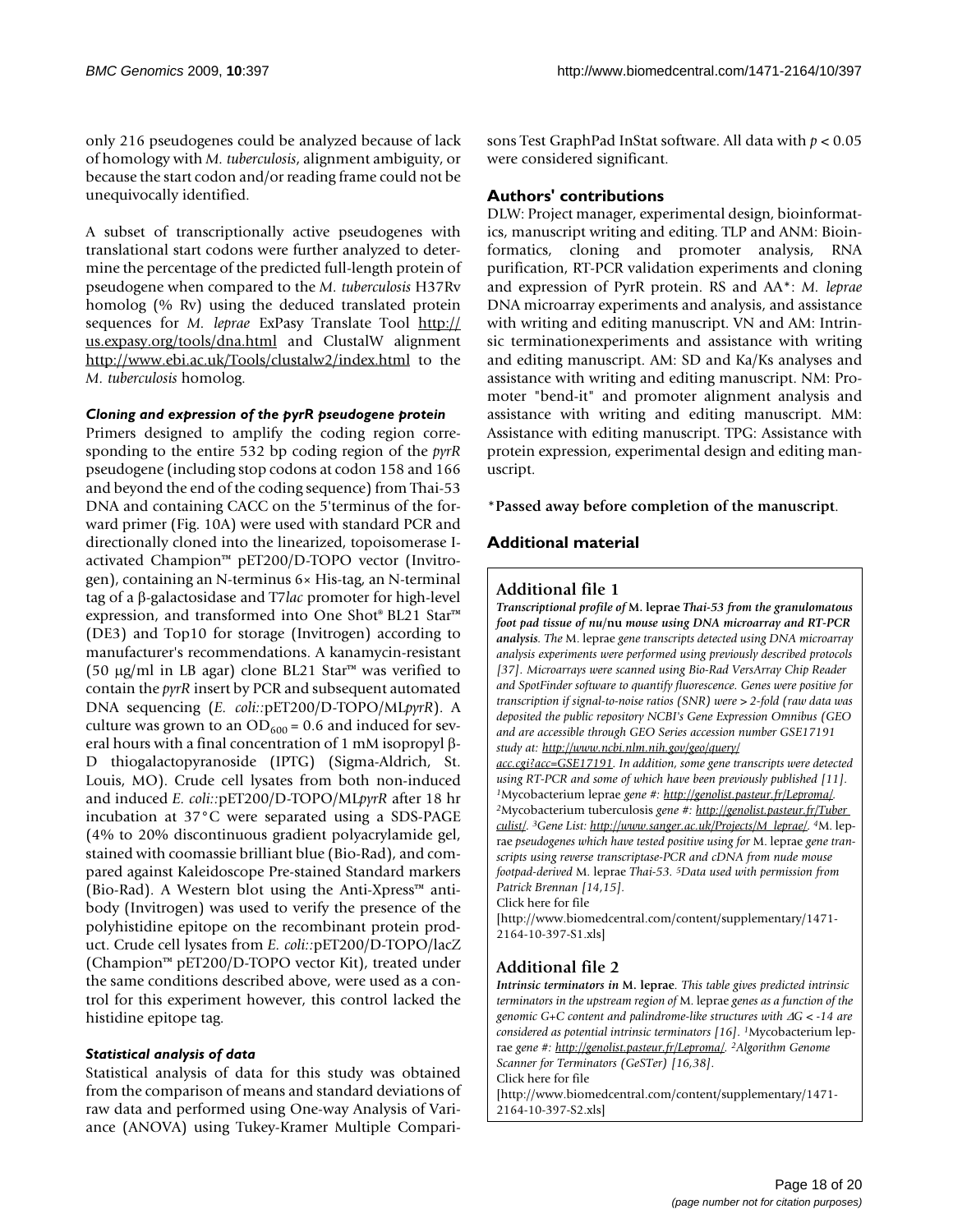# **Additional file 3**

**M. leprae** *pseudogene promoter-like regions and truncation of transcribed pseudogenes compared to* **M. tuberculosis** *homologs. Using the*  M. leprae *sequence data from 92 transcribed pseudogenes [http://geno](http://genolist.pasteur.fr/Leproma/)  [list.pasteur.fr/Leproma/](http://genolist.pasteur.fr/Leproma/), the presence of promoter-like regions and truncation of transcribed pseudogenes were analyzed and compared to* M. tuberculosis *homologs using "bend-it" DNA curvature analysis [http://](http://hydra.icgeb.trieste.it/dna/bend_it.html) [hydra.icgeb.trieste.it/dna/bend\\_it.html](http://hydra.icgeb.trieste.it/dna/bend_it.html). ML#: [http://genolist.pasteur.fr/](http://genolist.pasteur.fr/Leproma/) [Leproma/](http://genolist.pasteur.fr/Leproma/). Rv#:<http://genolist.pasteur.fr/TubercuList/>. Start: Start codon as assigned to pseudogene <http://genolist.pasteur.fr/Leproma/>. ISp bp: Upstream intergenic space in bp as assigned [http://genolist.pasteur.fr/Lep](http://genolist.pasteur.fr/Leproma/)  [roma/](http://genolist.pasteur.fr/Leproma/). HP deg/tn: Highest DNA curvature peak above threshold in degrees/helical turn found in the intergenic space as assigned by "bend-it" using DNase I values for bend parameters [41]. Pks: Number of static DNA curvature peaks with threshold > 5 degrees in the intergenic space as assigned by "bend-it" using DNase I values for bend parameters. # Stop: Number of stop codons present in the pseudogene frame. % Rv: The percentage of coding frame available before the first stop codon compared to the* Mycobacterium tuberculosis *ortholog as assigned in [http://geno](http://genolist.pasteur.fr/Leproma/)  [list.pasteur.fr/Leproma/](http://genolist.pasteur.fr/Leproma/).*

Click here for file

[\[http://www.biomedcentral.com/content/supplementary/1471-](http://www.biomedcentral.com/content/supplementary/1471-2164-10-397-S3.xls) 2164-10-397-S3.xls]

# **Additional file 4**

*Bioinformatics of 486 transcribed pseudogenes of* **M. leprae***. Using* M. leprae *sequence data <http://genolist.pasteur.fr/Leproma/>, translational start codons (ATG, GTG, TTG) and translational stop codons (UGA, UAA, UAG) are listed as obtained using 5' 3' Frame 1 data from ExPasy Translate Tool <http://us.expasy.org/tools/dna.html> for each transcribed pseudogene: 1* Mycobacterium leprae *gene #: [http://genolist.pasteur.fr/](http://genolist.pasteur.fr/Leproma/) [Leproma/](http://genolist.pasteur.fr/Leproma/). 2* Mycobacterium tuberculosis *gene #: [http://genolist.pas](http://genolist.pasteur.fr/Tuberculist/)  [teur.fr/Tuberculist/](http://genolist.pasteur.fr/Tuberculist/). 3% Rv = % of the predicted full-length protein (in silico translated) when compared to the* M. tuberculosis *H37Rv homolog.* Click here for file

[\[http://www.biomedcentral.com/content/supplementary/1471-](http://www.biomedcentral.com/content/supplementary/1471-2164-10-397-S4.xls) 2164-10-397-S4.xls]

# **Additional file 5**

*Shine-Dalgarno signal strength of* **M. leprae** *genes. The translational potential for transcribed pseudogenes was determined by analysis of start codons (AUG, GUG, and UUG) at the 5' end of predicted pseudogenes using the* M. leprae *TN strain genome sequence [1http://genolist.pas](http://genolist.pasteur.fr/Leproma/)  [teur.fr/Leproma/](http://genolist.pasteur.fr/Leproma/) and regions upstream of these pseudogenes were examined for SD binding strength. The free energy values for the binding of the 3' end of the 16S rRNA with the region preceding each ORF at different positions (position zero indicates gene start). Lower free-energy values indicate higher binding strength. Estimates of SD sequence conservation for individual ORFs were obtained by quantifying the difference between the 2minimum and 3maximum free energy along the 50 nucleotides preceding the start of the gene 4(SD cons 1) and the difference between the free-energy value at position zero and the minimum value along the preceding 50 nucleotides 5(SD cons 2).*

Click here for file

[\[http://www.biomedcentral.com/content/supplementary/1471-](http://www.biomedcentral.com/content/supplementary/1471-2164-10-397-S5.xls) 2164-10-397-S5.xls]

# **Additional file 6**

**M. leprae** *pseudogene promoter sequences for* **in vitro** *functional promoter analysis. This figure includes the 5'UTRs of* M. leprae *pseudogenes for cloning into the promoterless reporter vector* p*Glow-TOPO-TA promoterless reporter-*gfp *vector for identification of promoter activity. The legend designates which area corresponds to primers for PCR amplification the promoter region including -35 and -10- and initiation site (+1) as well as their position relative to the start codon for the pseudogene.* Click here for file

[\[http://www.biomedcentral.com/content/supplementary/1471-](http://www.biomedcentral.com/content/supplementary/1471-2164-10-397-S6.docx) 2164-10-397-S6.docx]

# **Acknowledgements**

We wish to thank Mr. J.P. Pasqua, Dr. Maria T. Pena and Ms. Heidi Zhang for their excellent technical service to this project. This project was funded in part by: NIH-NIAID Contract # YI-AI-2646-01; HRSA/BPHC/Division of National Hansen's Disease Programs; CAPES, Coordenaçao de aperfeiçoamento de pessoal de nivel superior Fundação do Ministério da Educação, Brazil; and NIH NO1 AI-25469, N01 AI-40091, and AI-55298.

This manuscript recognizes the scientific contributions of Dr. Amol Amin, who tragically passed away before completion of this work.

#### **References**

- Tong Z, Zhou D, Song Y, Zhang L, Pei D, Han Y, Pang X, Li M, Cui B, Wang J, Guo Z, Qi Z, Jin L, Zhai J, Du Z, Wang J, Wang X, Yu J, Wang J, Huang P, Yang H, Yang R: **Pseudogene accumulation might promote the adaptive microevolution of** *Yersinia pestis***[.](http://www.ncbi.nlm.nih.gov/entrez/query.fcgi?cmd=Retrieve&db=PubMed&dopt=Abstract&list_uids=15713609)** *J Med Microbiol* 2005, **54(Pt 3):**259-268.
- 2. Toh H, Weiss BL, Perkin SA, Yamashita A, Oshima K, Hattori M, Aksoy S: **Massive genome erosion and functional adaptations provide insights into the symbiotic lifestyle of** *Sodalis glossinidius* **[in the tsetse host.](http://www.ncbi.nlm.nih.gov/entrez/query.fcgi?cmd=Retrieve&db=PubMed&dopt=Abstract&list_uids=16365377)** *Genome Res* 2006, **16(2):**149-156.
- 3. Andersson JO, Andersson SG: **[Genome degradation is an ongo](http://www.ncbi.nlm.nih.gov/entrez/query.fcgi?cmd=Retrieve&db=PubMed&dopt=Abstract&list_uids=10486973)[ing process in Rickettsia.](http://www.ncbi.nlm.nih.gov/entrez/query.fcgi?cmd=Retrieve&db=PubMed&dopt=Abstract&list_uids=10486973)** *Mol Biol Evol* 1999, **16:**1178-91.
- 4. Mira A, Pushker R: **[The silencing of pseudogenes.](http://www.ncbi.nlm.nih.gov/entrez/query.fcgi?cmd=Retrieve&db=PubMed&dopt=Abstract&list_uids=16014873)** *Mol Biol Evol* 2005, **22(11):**2135-38.
- 5. Cole ST, Eiglmeier K, Parkhill J, James KD, Thomson NR, Wheeler PR, Honore N, Garnier T, Churcher C, Harris D, Mungall K, Basham D, Brown D, Chillingworth T, Connor R, Davies RM, Devlin K, Duthoy S, Feltwell T, Fraser A, Hamlin N, Holroyd S, Hornsby T, Jagels K, Lacroix C, Maclean J, Moule S, Murphy L, Oliver K, Quail MA, Rajandream MA, Rutherford KM, Rutter S, Seeger K, Simon S, Simmonds M, Skelton J, Squares R, Squares S, Stevens K, Taylor K, Whitehead S, Woodward JR, Barrell BG: **[Massive gene decay in the](http://www.ncbi.nlm.nih.gov/entrez/query.fcgi?cmd=Retrieve&db=PubMed&dopt=Abstract&list_uids=11234002) [leprosy bacillus.](http://www.ncbi.nlm.nih.gov/entrez/query.fcgi?cmd=Retrieve&db=PubMed&dopt=Abstract&list_uids=11234002)** *Nature* 2001, **409:**1007-11.
- 6. Cole ST, Brosch R, Parkhill J, Garnier T, Churcher C, Harris D, Gordon SV, Eiglmeier K, Gas S, Barry CE 3rd, Tekaia F, Badcock K, Basham D, Brown D, Chillingworth T, Connor R, Davies R, Devlin K, Feltwell T, Gentles S, Hamlin N, Holroyd S, Hornsby T, Jagels K, Krogh A, McLean J, Moule S, Murphy L, Oliver K, Osborne J, Quail MA, Rajandream MA, Rogers J, Rutter S, Seeger K, Skelton J, Squares R, Squares S, Sulston JE, Taylor K, Whitehead S, Barrell BG: **Deciphering the biology of** *Mycobacterium tuberculosis* **[from the](http://www.ncbi.nlm.nih.gov/entrez/query.fcgi?cmd=Retrieve&db=PubMed&dopt=Abstract&list_uids=9634230) [complete genome sequence.](http://www.ncbi.nlm.nih.gov/entrez/query.fcgi?cmd=Retrieve&db=PubMed&dopt=Abstract&list_uids=9634230)** *Nature* 1998, **393(6685):**537-44. Erratum in: *Nature* 1998, **396(6707)**:190
- 7. Moran NA, Wernegreen J: **Lifestyle evolution in symbiotic bac-**<br> **teria: insights from genomics.** Trends Ecol Evol 2000, [teria: insights from genomics.](http://www.ncbi.nlm.nih.gov/entrez/query.fcgi?cmd=Retrieve&db=PubMed&dopt=Abstract&list_uids=10884696) **15(8):**321-26.
- 8. Rocha EP, Danchin A: **[Base composition bias might result from](http://www.ncbi.nlm.nih.gov/entrez/query.fcgi?cmd=Retrieve&db=PubMed&dopt=Abstract&list_uids=12044357) [competition for metabolic resources.](http://www.ncbi.nlm.nih.gov/entrez/query.fcgi?cmd=Retrieve&db=PubMed&dopt=Abstract&list_uids=12044357)** *Trends Genet* 2002, **18(6):**291-94.